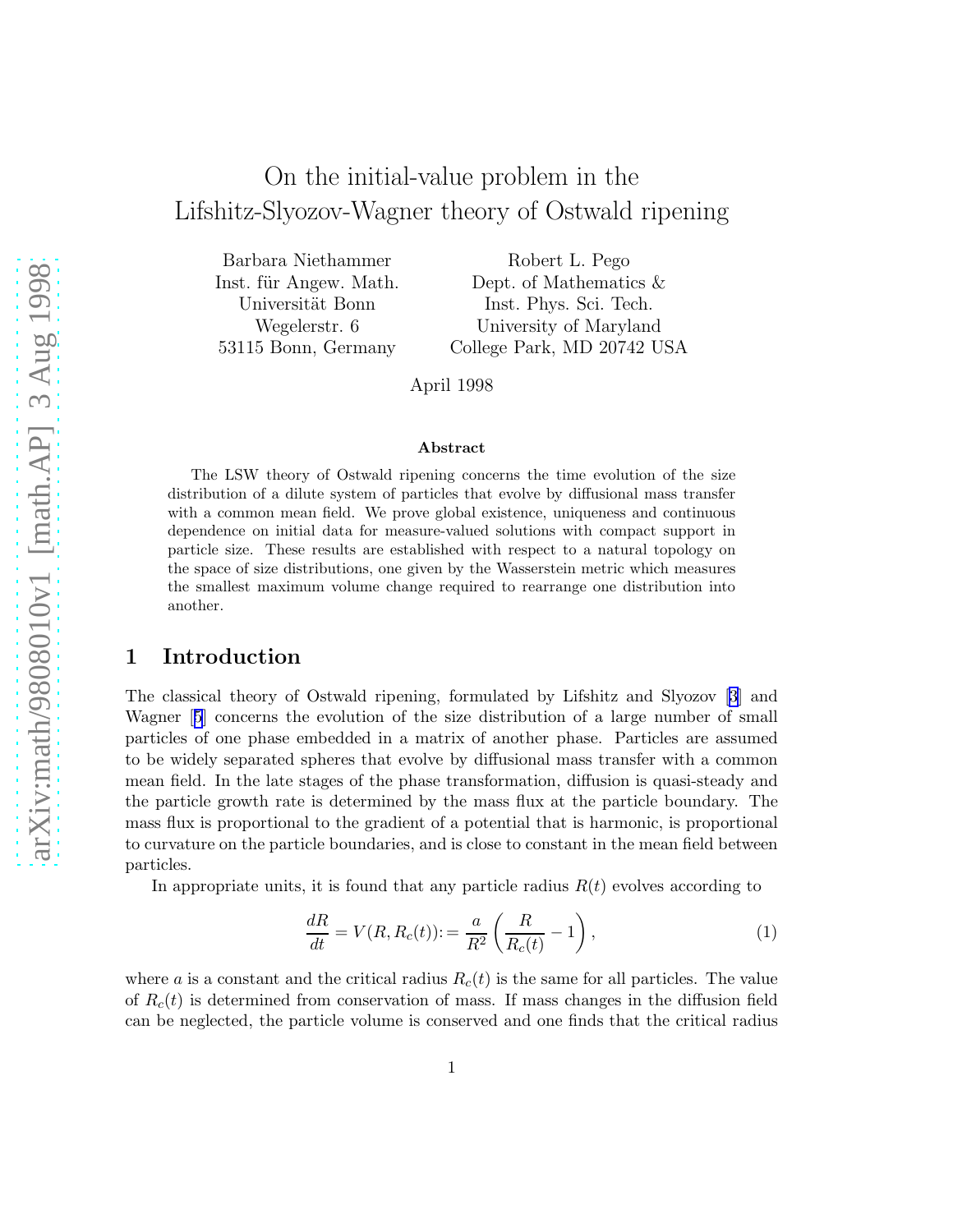<span id="page-1-0"></span>equals the average radius of currently existing particles. Particles with radius larger than  $R_c(t)$  are growing, and particles with smaller radius shrink and can disappear in finite time.

Classically, the size distribution of particles is described by a particle radius distribution  $n(t, R)$ . This is a normalized number density that we may scale so that  $\int_0^R n(t, r) dr$ is the number of (currently existing) particles with radius less than  $R$ , divided by the number  $N$  of initially existing particles. The number of particles with size between  $R_1(t)$  and  $R_2(t)$  for any two solutions of [\(1\)](#page-0-0) is conserved, so  $n(t, R)$  should satisfy the conservation law

$$
\partial_t n + \partial_R (V n) = 0,\t\t(2)
$$

where the critical radius is given by

$$
R_c(t) = \int_0^\infty Rn(t, R) dR / \int_0^\infty n(t, R) dR . \tag{3}
$$

The initial number density  $n_0(R) = n(0, R)$  satisfies  $\int_0^\infty n_0(R) dR = 1$  in this normalization.

Our aim in this paper is to develop a satisfactory theory of well-posedness for the initial value problem for the particle size distribution. From the physical point of view, it is reasonable to suppose that a positive fraction of the particles can have the same radius, in which case the size distribution contains one or more Dirac deltas. Mathematically, the ideal is to allow the initial data  $n_0(R) dR$  to be an arbitrary probability measure such that the total volume  $\int_0^\infty$ 4  $\frac{4}{3}\pi R^3 n_0(R) dR$  is finite.

It will be convenient to work with particle volume  $v$  instead of radius  $R$ , and to work with a cumulative number distribution function  $\varphi$  instead of the number density n. We say that

$$
\varphi \text{ is the fraction of (initially existing) particles with volume } \ge v. \tag{4}
$$

As a function of volume v at time t,  $\varphi(t, v)$  is a monotonically decreasing function which is left continuous at jumps with  $\varphi(t,0) = 1$ , and  $\int_0^\infty \varphi(t,v) dv$  (the total volume) is independent of time. The particle volume distribution, defined by  $f(t, v) dv = -d\varphi(t, v)$ for each fixed t, is formally related to n via  $f(t, v) dv = n(t, R) dR$ .

We normalize the time scale by the factor  $4\pi a$  and let  $\theta(t) = (4\pi R_c(t)^3/3)^{-1/3}$ , so that the volume  $v(t)$  of any existing particle should satisfy

$$
\frac{dv}{dt} = \Lambda(v, \theta(t)) := v^{1/3}\theta(t) - 1.
$$
\n(5)

If  $v(t)$  is a positive solution of (5) on some time interval, then  $\varphi(t, v(t))$  should remain constant. This means  $\varphi(t, v)$  should be a solution of the hyperbolic equation

$$
\partial_t \varphi + \Lambda(v, \theta(t)) \partial_v \varphi = 0, \tag{6}
$$

whose characteristics satisfy (5). The value of  $\theta(t)$  is obtained from  $\varphi$  in terms of Riemann-Stieltjes integrals by

$$
\theta(t) = \int_{0^+}^{\infty} d\varphi(t, v) \left/ \int_0^{\infty} v^{1/3} d\varphi(t, v) \right. \tag{7}
$$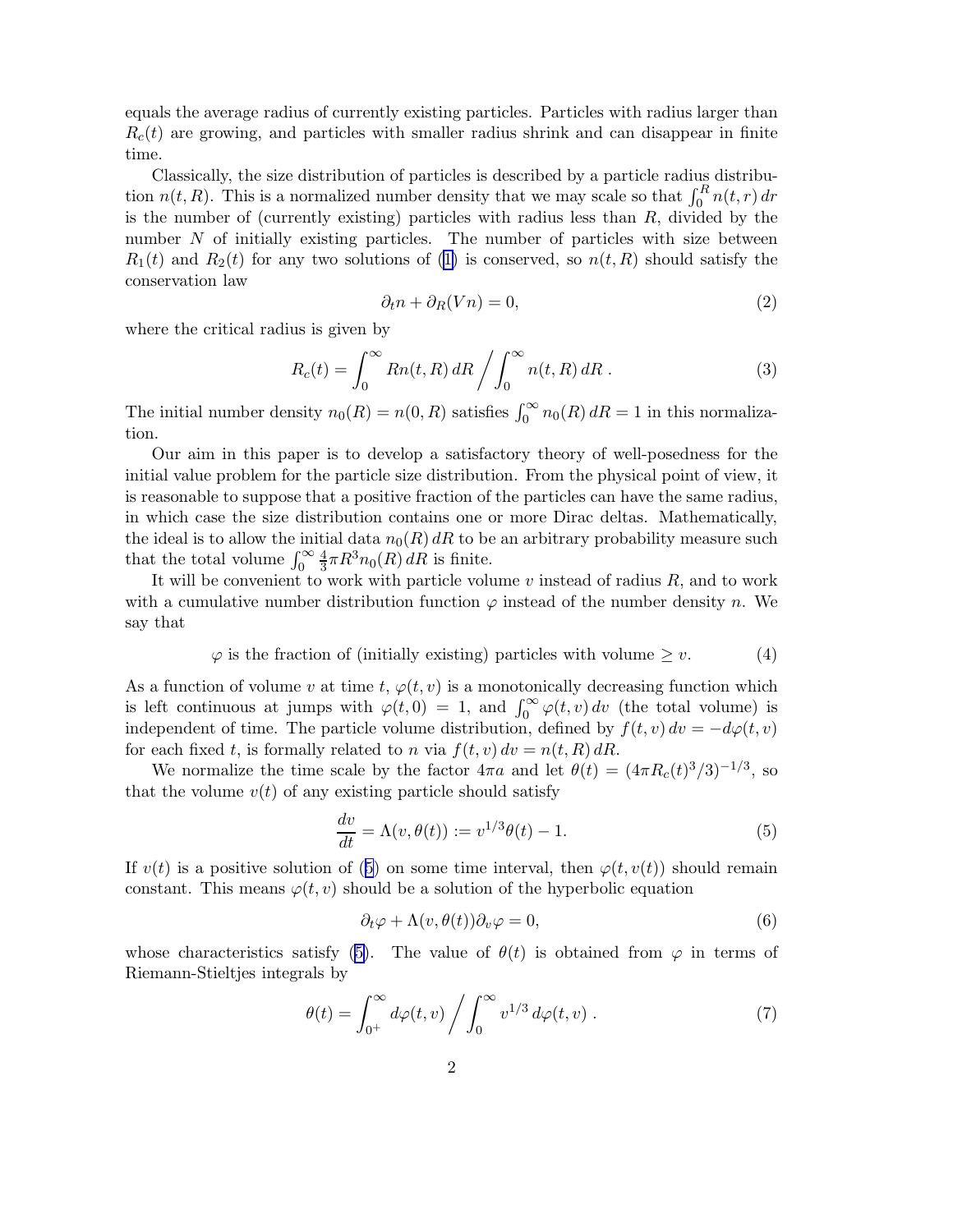<span id="page-2-0"></span>The numerator is  $-1$  times the quantity  $\varphi_0(t) := \lim_{v \to 0} \varphi(t, v)$ , which is the fraction of initially existing particles that still exist at time t.

It turns out to be still better to regard the volume v as a function of the fraction  $\varphi$ ,  $0 \leq \varphi \leq 1$ . We take the map  $\varphi \mapsto v(t, \varphi)$  to be right continuous and decreasing with  $v(t, 1) = 0$ . Mathematically, given  $\varphi(t, v)$  we obtain  $v(t, \varphi)$  via the prescription

$$
v(t,x) = \sup\{y \mid \varphi(t,y) > x\} \quad \text{for } 0 \le x < 1 = \max \varphi. \tag{8}
$$

This is most easily understood when the size distribution corresponds to a finite number of particles. If we list the particle volumes in decreasing order,  $v_0(t) \geq \ldots \geq v_{N-1}(t)$ , then  $v(t, \varphi) = v_j$  for  $\varphi \in [j/N, (j + 1)/N)$ . We shall call  $\varphi \mapsto v(t, \varphi)$  a *volume ordering* for the system at time  $t$ .

For technical simplicity we shall assume that the particle volumes in the system are bounded. This seems reasonable physically, and corresponds to assuming that the particle volume distribution has compact support in  $v$ . We then introduce function spaces as follows. Let  $rcd([0, 1])$  be the set of functions  $v: [0, 1] \to \mathbb{R}$  that are right continuous, decreasing, and satisfy  $v(1) = 0$ . (To be precise, we say v is *decreasing* if  $v(x_1) \le v(x_2)$ ) whenever  $x_1 \geq x_2$ , and similarly for *increasing*. A decreasing function need not be strictly decreasing.) The set  $rcd([0,1])$  is contained in the space  $bdd([0,1])$  of real-valued bounded functions on [0, 1], equipped with the sup norm  $||v|| = \sup_{\varphi} |v(\varphi)|$ .  $rcd([0, 1])$  is a complete metric space in the induced topology.

If X is a Banach space and  $I \subset \mathbb{R}$  is an interval, then  $C(I, X)$  is the space of continuous X-valued functions on I, and  $L^{\infty}_{loc}(I)$  is the space of equivalence classes of measurable functions locally bounded on  $I$ , where two functions are considered equivalent if they agree almost everywhere.

Our main results are the following.

**Theorem 1.1** *(Global existence and uniqueness)* Let  $v_0 \in \text{rcd}([0,1])$ . Then there exist *unique functions*  $\theta \in L^{\infty}_{loc}(0, \infty)$  *and*  $v \in C([0, \infty), red([0, 1]))$ *, such that* 

$$
\int_0^1 v(t,\varphi) \, d\varphi = \int_0^1 v_0(\varphi) \, d\varphi
$$

*for all*  $t \geq 0$ *, and* 

$$
v(t, \varphi) = v_0(\varphi) + \int_0^t (v(s, \varphi)^{1/3} \theta(s) - 1) ds
$$

*for all*  $(t, \varphi)$  *such that*  $v(t, \varphi) > 0$ *.* 

Theorem 1.2 *(Continuous dependence on initial data) Given positive constants* T *and*  $C_0$ , there exists a positive constant C such that, if  $(v_1, \theta_1)$  and  $(v_2, \theta_2)$  are two solutions *with the properties stated for*  $(v, \theta)$  *in Theorem 1.1, and if*  $max(v_1(0, 0), v_2(0, 0)) \leq C_0$ *, then*

$$
\sup_{0 \le t \le T} ||v_1(t, \cdot) - v_2(t, \cdot)|| \le C ||v_1(0, \cdot) - v_2(0, \cdot)||.
$$

*Consequently, the map*  $v_0 \mapsto v$  *is locally Lipschitz from*  $rcd([0, 1])$  *into*  $C([0, T], rcd([0, 1]))$ *.*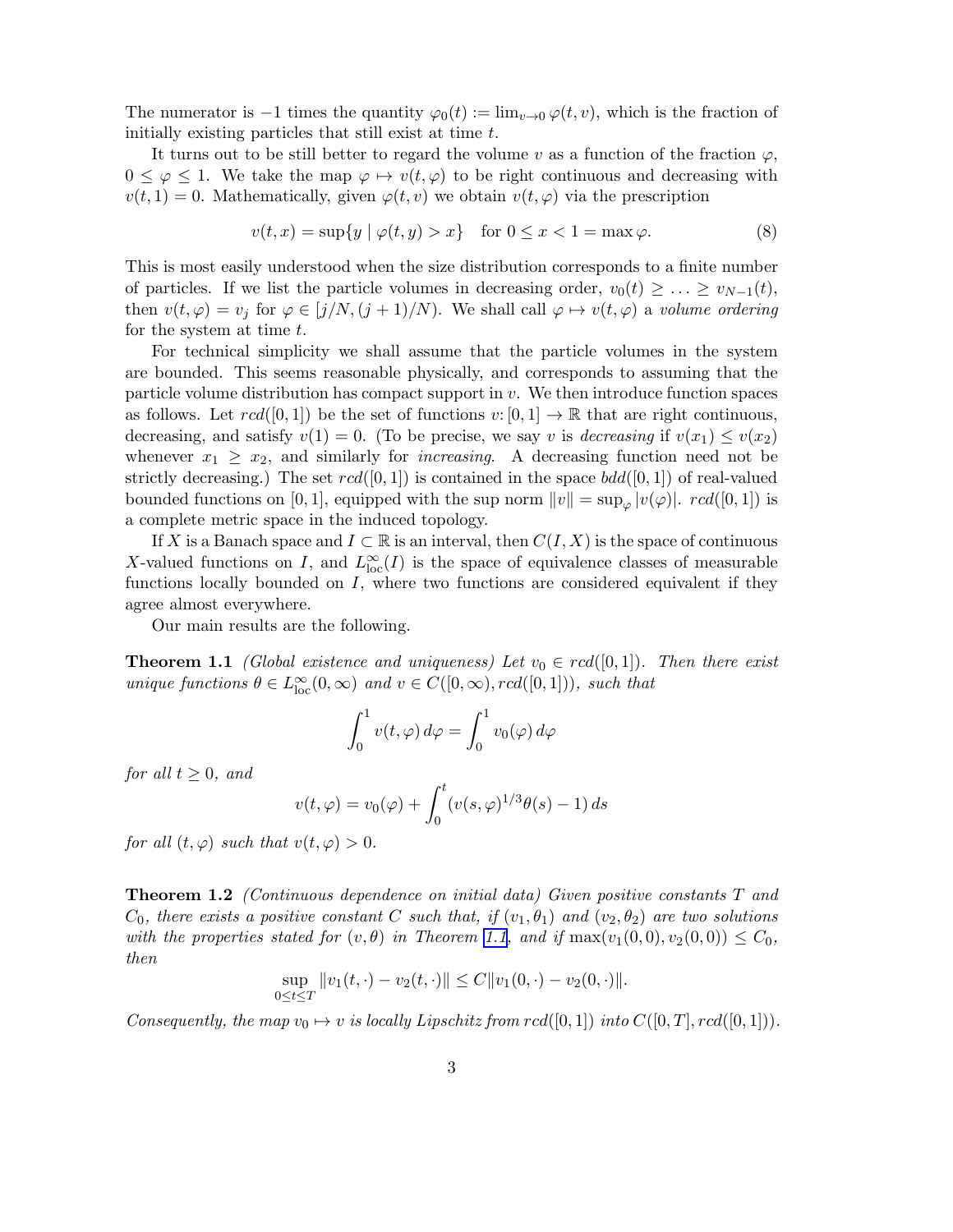<span id="page-3-0"></span>Our strategy to prove these results at the same time justifies a method of numerical approximation for the problem that has a direct physical interpretation. We first consider solutions that are piecewise constant, taking a finite number of values  $v_0(t) > \ldots > v_{N-1}(t)$ , as is the case for a finite number of particles. We show that these solutions are determined on a succession of time intervals by solving finite systems of coupled ordinary differential equations with a number of components that decreases as the smallest particles vanish. Once we prove the continuity estimate in Theorem [1.2](#page-2-0) (at first for initial data near to each other), uniqueness is immediate and existence for general initial data in  $rcd([0,1])$  follows by an approximation argument.

The solutions constructed in Theorem [1.1](#page-2-0) correspond to measure-valued weak solutions of the evolution equation

$$
\partial_t f + \partial_v(\Lambda(v, \theta(t))f) = 0 \tag{9}
$$

for the particle volume distribution. This means that at each time  $t$ , the formal expression  $f(t, v)$  dv corresponds to a probability measure  $\nu_t$  having compact support in  $[0, \infty)$ , the set of volumes. The notion of distance used in Theorem [1.2](#page-2-0) has an interpretation as a natural metric on the space  $P_0$  of such probability measures. This metric measures the smallest 'maximum volume change' required to rearrange one volume distribution into another.Mathematically it is the  $L^{\infty}$  Wasserstein metric [[2](#page-20-0), [4](#page-20-0)], which we denote by  $d_{\infty}$ . In section 3 we shall establish the relationship between  $v(t, \varphi)$  and  $\nu_t$ , and deduce the following result as a corollary of Theorems [1.1](#page-2-0) and [1.2.](#page-2-0)

**Theorem 1.3** Let  $\mathcal{P}_0$  denote the set of probability measures on  $[0,\infty)$  of compact support, *with topology given by*  $d_{\infty}$ *, the*  $L^{\infty}$  *Wasserstein metric. Given*  $\nu_0 \in \mathcal{P}_0$ *, there exists a unique*  $\theta \in L^{\infty}_{loc}(0, \infty)$  *and a unique map*  $t \mapsto \nu_t$  *that is locally Lipschitz from*  $[0, \infty)$  *into*  $\mathcal{P}_0$ *, such that*  $(\theta, \nu)$  *is a volume-conserving weak solution of (9), in the sense that* 

$$
\int_0^\infty v \, d\nu_t(v) = \int_0^\infty v \, d\nu_0(v)
$$

*for all*  $t > 0$ *, and* 

$$
\int_0^\infty \int_0^\infty \partial_t \zeta(t, v) + \Lambda(v, \theta(t)) \partial_v \zeta(t, v) \, d\nu_t(v) \, dt = 0
$$

*for all smooth*  $\zeta$ :  $(0, \infty) \times (0, \infty) \to \mathbb{R}$  *with compact support.* 

*Furthermore, given any*  $T > 0$ ,  $C_0 > 0$ , there exists  $C > 0$  such that, if two such *weak solutions*  $(\theta_1, \nu^{(1)})$ ,  $(\theta_2, \nu^{(2)})$  *are given, such that the supports of*  $\nu_0^{(1)}$  $\int_0^{(1)}$  and  $\nu_0^{(2)}$  $a_0^{(2)}$  are *contained in*  $[0, C_0]$ *, then* 

$$
\sup_{0 \le t \le T} d_{\infty}(\nu_t^{(1)}, \nu_t^{(2)}) \le C d_{\infty}(\nu_0^{(1)}, \nu_0^{(2)}).
$$

It is arguably natural from the physical point of view to measure distance between volume distributions by using the Wasserstein distance as is done here. A physically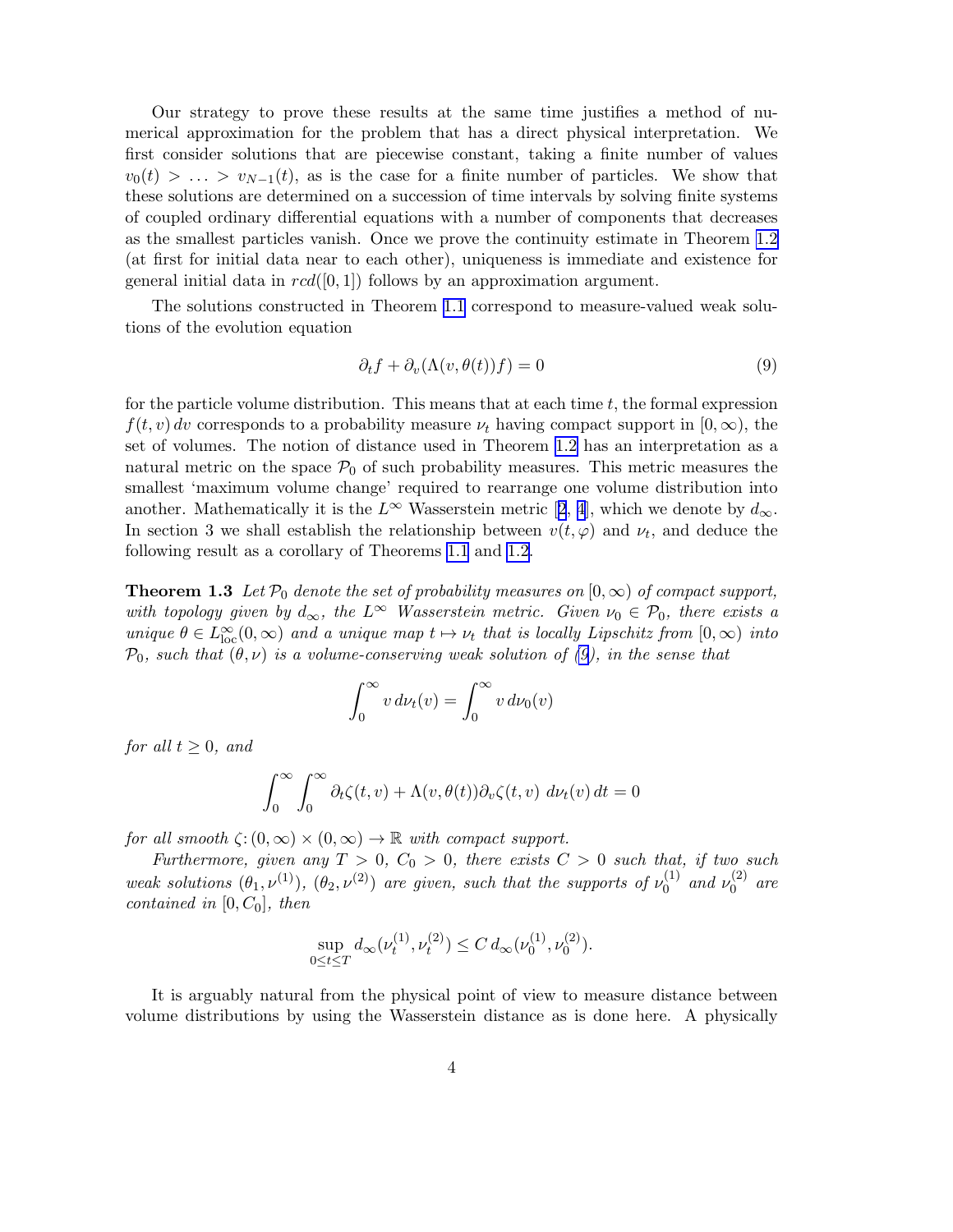<span id="page-4-0"></span>reasonable notion of distance should reflect in a plausible way the effect of small perturbations of the system on size distributions. In late-stage Ostwald ripening one imagines that the nucleation or destruction of large particles is unlikely. Thus the topology should not make it 'easy' to change the number of large particles. It is plausible, rather, that small perturbations to the system would involve small changes to particle volumes. These notions are captured here by the use of the sup norm distance between volume orderings, and this is equivalent to using the  $L^{\infty}$  Wasserstein metric to compare volume distributions.

In section 4 we briefly treat a related, but simpler, case that arises in LSW theory, in which mass variations in the diffusion field are not neglected. In this case it is not total particle volume that is conserved in time, but rather a quantity of the form

$$
a\theta(t) + \int_0^1 v(t,\varphi) \, d\varphi,
$$

where $a > 0$  is constant. The evolution of particle volumes is still given by ([5](#page-1-0)), but  $\theta$  is now determined directly from the conserved quantity.

### 2 A priori estimates and well-posedness

In order to prove the a priori estimate stated in Theorem [1.2](#page-2-0), we need a pair of lemmas that yield strengthened variants of Gronwall's inequality.

**Lemma 2.1** *Suppose*  $G: [0, T] \to \mathbb{R}$  *is increasing with*  $G(0) = 0$ ,  $K \geq 0$  *is a constant and*  $f: [0, T] \to \mathbb{R}$  *is continuous and satisfies* 

$$
0 \le f(t) \le K + \int_{0^+}^{t} f(s) dG(s), \quad 0 \le t \le T.
$$

*Then*  $f(t) \leq Ke^{G(t)}$  for  $0 \leq t \leq T$ .

Proof: Let

$$
U(t) = K + \int_{0^+}^{t} f(s) \, dG(s),
$$

then  $U(0) = K$  and U is increasing. To prove the lemma it suffices to show that  $e^{-G}U \leq$ K. Let  $\{t_j\}_{j=0}^n$  be a partition of  $[0, T]$  and define

$$
\Delta t = \sup_{1 \le j \le n} (t_j - t_{j-1}), \quad \epsilon(\Delta t) = \sup_{|t-s| \le \Delta t} |f(t) - f(s)|.
$$

Put  $U_j = U(t_j)$ ,  $G_j = G(t_j)$ . Then

$$
e^{-G_{j+1}}U_{j+1} - e^{-G_j}U_j = e^{-G_{j+1}}(U_{j+1} - U_j) - U_j(e^{-G_j} - e^{-G_{j+1}})
$$
  
=  $e^{-G_{j+1}} \left( \int_{t_j}^{t_{j+1}} f(s) dG(s) - U_j(e^{G_{j+1} - G_j} - 1) \right)$   
 $\leq e^{-G_{j+1}} (f(t_j) + \epsilon(\Delta t) - U_j) (G_{j+1} - G_j)$   
 $\leq \epsilon(\Delta t)(G_{j+1} - G_j),$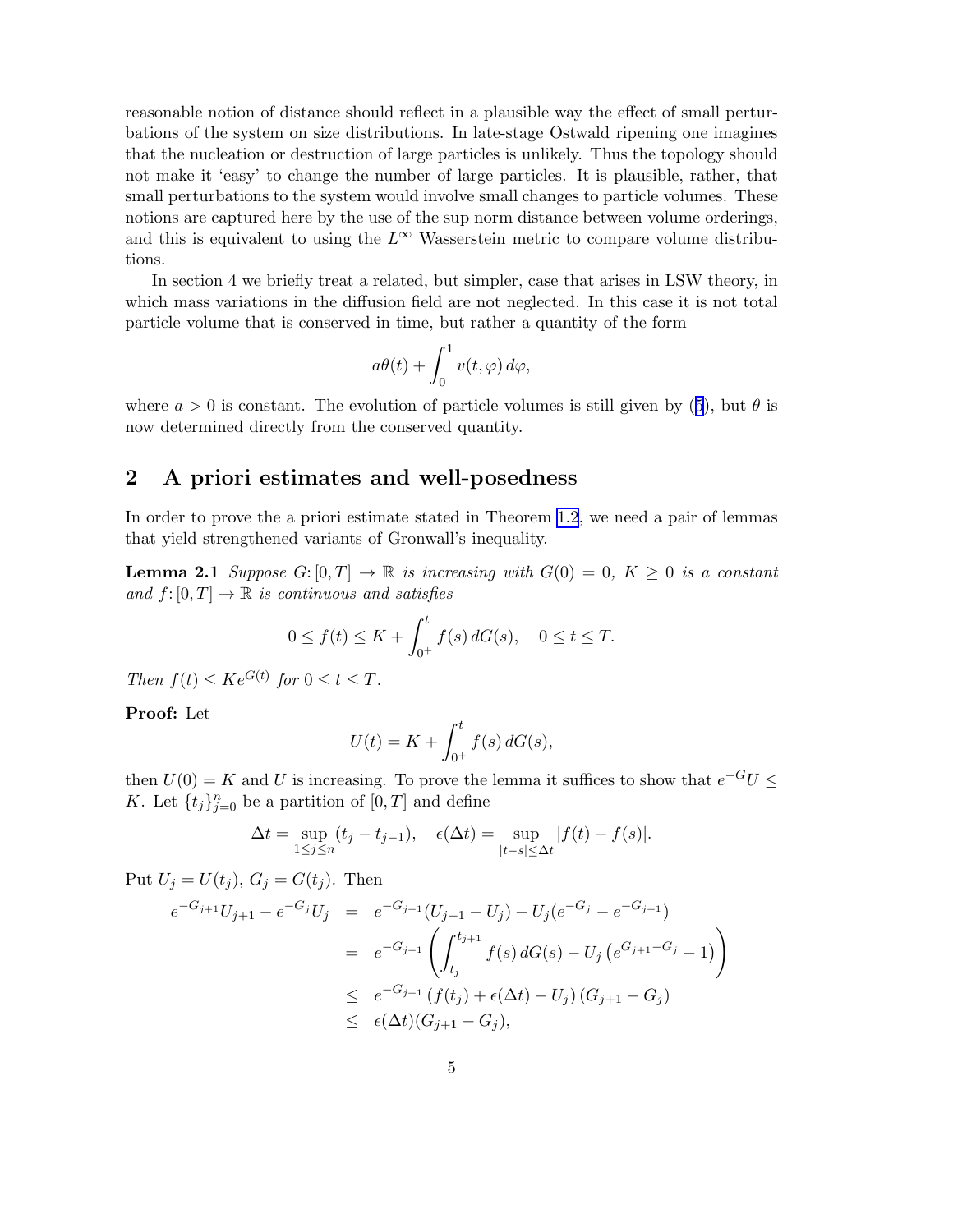<span id="page-5-0"></span>where we used that  $e^x - 1 \geq x$  for all x and  $f(t_j) \leq U_j$ . Summing, we find that  $e^{-G_j}U_j \leq K + \epsilon(\Delta t)G_j$  for all j. Since the partition is arbitrary,  $\epsilon(\Delta t)$  can be made arbitrarily small and the result follows.

**Lemma 2.2** *Suppose*  $G: [0, T] \to \mathbb{R}$  *is increasing, and*  $f: [0, T] \to \mathbb{R}$  *is continuous and nonnegative and increasing. Then as long as*  $0 \le t + f(t) \le T$  *we have* 

$$
\int_0^t (G(s+f(s)) - G(s)) ds \le \int_0^{f(0)} (G(f(0)) - G(s)) ds + \int_0^t f(s) d\tilde{G}(s)
$$

*where*  $\tilde{G}(s) = G(s + f(s)).$ 

**Proof:** Let Q denote the quantity on the right hand side of the desired inequality. Observe that since  $G$  is increasing, we have that

$$
Q + \int_{t}^{t+f(t)} (G(s+f(s)) - G(s))ds \ge Q + \int_{t}^{t+f(t)} \tilde{G}(s) ds - G(t+f(t))f(t).
$$

Since  $G(t + f(t)) = \tilde{G}(t)$ , after integrating by parts in the Riemann-Stieltjes integral and cancelling boundary terms we find that the last right hand side equals

$$
-\int_0^{f(0)} G(s) ds - \int_0^t \tilde{G}(s) df(s) + \int_t^{t+f(t)} \tilde{G}(s) ds
$$
  
= 
$$
-\int_0^{f(0)} G(s) ds - \int_0^t \tilde{G}(s) d(s + f(s)) + \int_0^{t+f(t)} \tilde{G}(s) ds
$$
  
= 
$$
\int_0^{t+f(t)} (G(s+f(s)) - G(s)) ds.
$$

Cancelling the part of the integral from t to  $t + f(t)$  finishes the proof.

Next we establish some basic properties of solutions of the initial value problem as described in Theorem [1.2](#page-2-0). Fixing  $T > 0$ , we shall consider  $t \in [0, T]$ . Let  $\theta \in L^{\infty}(0, T)$ be positive and let  $v \in C([0, T], rcd([0, 1]))$  be such that

$$
\int_0^1 v(t,\varphi) \, d\varphi = \int_0^1 v(0,\varphi) \, d\varphi \tag{10}
$$

for all  $t$  and

$$
v(t, \varphi) = v(0, \varphi) + \int_0^t (v(s, \varphi)^{1/3} \theta(s) - 1) ds \tag{11}
$$

whenever  $v(t, \varphi) > 0$ . By scaling, we may assume  $\int_0^1 v(t, \varphi) d\varphi = 1$  for all  $t \in [0, T]$ . From (11) it follows that  $t \mapsto v(t, \varphi)$  is Lipschitz and satisfies

$$
\frac{\partial v}{\partial t} = v^{1/3}\theta(t) - 1\tag{12}
$$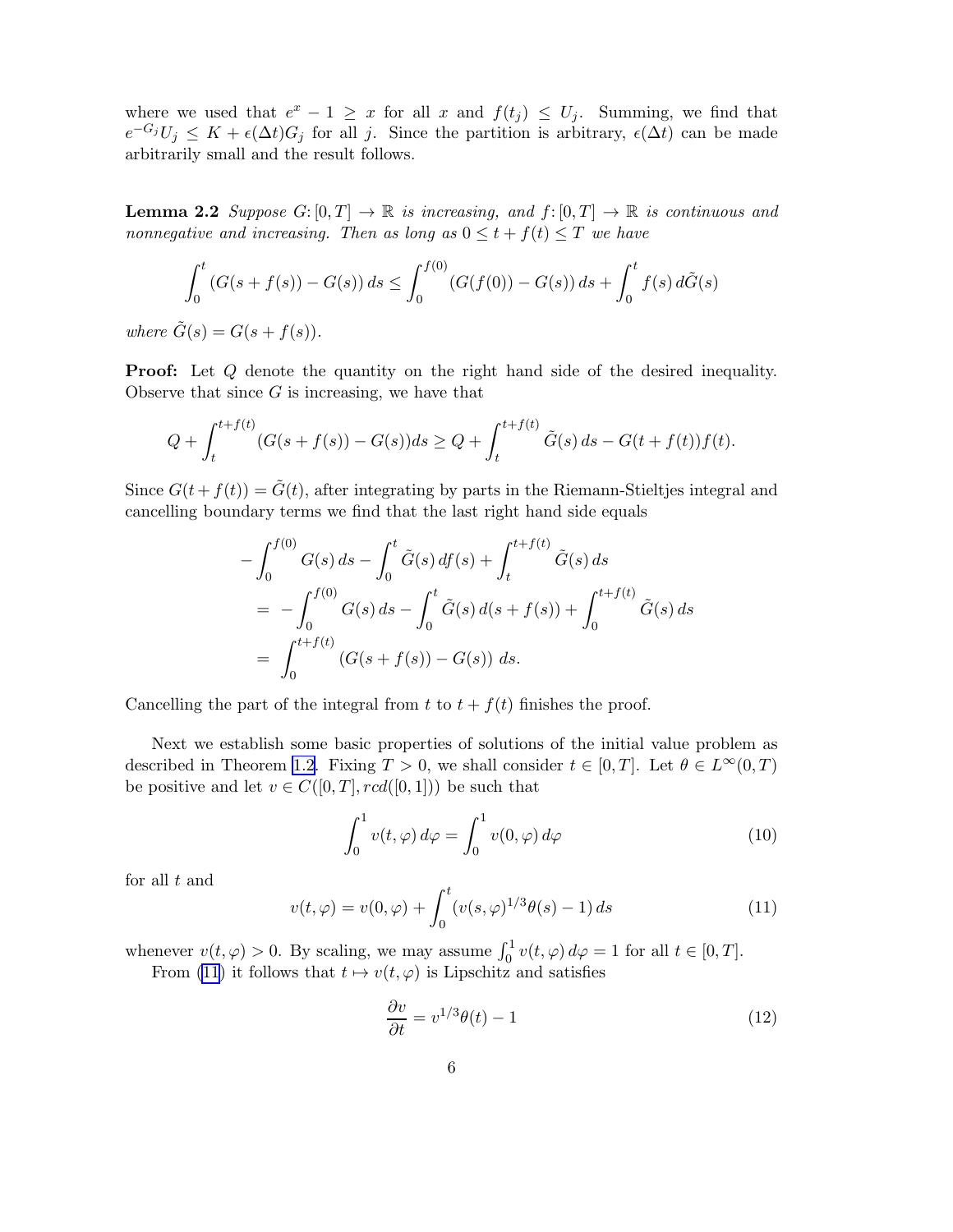<span id="page-6-0"></span>for almost every t in any interval where  $v > 0$ . Since  $v^{1/3}\theta - 1 \le -\frac{1}{2}$  for  $v < \varepsilon_0$  where

$$
\varepsilon_0^{-1} = 8 \operatorname*{ess\,sup}_{0 \le t \le T} \theta(t),
$$

it follows easily that if  $v(t_0, \varphi) = 0$  then  $v(t, \varphi) = 0$  for all  $t \geq t_0$ .

We define  $\bar{v}(t) = v(t, 0) = \max_{\varphi} v(t, \varphi)$  and with the notation  $a \wedge b = \min(a, b)$  we define

$$
\bar{t}(\varphi) = \inf \{ t \in [0, T] \mid v(t, \varphi) = 0 \} \wedge T, \n\bar{\varphi}(t) = \sup \{ \varphi \in [0, 1] \mid v(t, \varphi) > 0 \}.
$$

The functions  $\bar{t}$  and  $\bar{\varphi}$  are decreasing functions, and  $\bar{\varphi}(t) > 0$  for all t, since  $v(t, \cdot)$  can never vanish identically by volume conservation. We call  $\bar{t}(\varphi)$  the *vanishing time* for  $v(t, \varphi)$  at  $\varphi$  if  $\bar{t}(\varphi) < T$  (but note that  $\bar{t}(\varphi) = T$  if  $v(T, \varphi) > 0$ ).

**Lemma 2.3** For almost every  $t \in [0, T]$  we have

$$
0 < \theta(t) = \frac{\overline{\varphi}(t)}{\int_0^1 v(t,\varphi)^{1/3} d\varphi} \le \overline{v}(t)^{2/3} \le (e^t \overline{v}(0))^{2/3}.
$$

**Proof:**Evaluate ([11\)](#page-5-0) at  $\min(t, \bar{t}(\varphi))$  and integrate over  $\varphi \in [0, 1]$ . Changing the order of integration and using the fact that  $\bar{v}(\bar{t}(\varphi), \varphi) = 0$  if  $\bar{t}(\varphi) < t$ , we obtain

$$
0 = \int_0^{\overline{\varphi}(t)} v(t, \varphi) d\varphi - \int_0^1 v(0, \varphi) d\varphi
$$
  
= 
$$
\int_0^1 \int_0^{\min(t, \overline{t}(\varphi))} (v(s, \varphi)^{1/3} \theta(s) - 1) ds d\varphi
$$
  
= 
$$
\int_0^t \int_0^{\overline{\varphi}(s)} (v(s, \varphi)^{1/3} \theta(s) - 1) d\varphi ds.
$$

Since t is arbitrary the formula for  $\theta(t)$  follows. To get the inequalities, we use that  $\overline{\varphi}(t) \leq 1$  and  $\int_0^1 v^{1/3} d\varphi \geq \overline{v}(t)^{-2/3} \int_0^1 v \, d\varphi$ . Then since  $d\overline{v}/dt \leq \overline{v}^{1/3} \theta \leq \overline{v}$  we find

$$
\bar{v}(t) \le e^t \bar{v}(0). \tag{13}
$$

**Lemma 2.4** *Whenever*  $v(t_1, \varphi) < \varepsilon_0$ , we have  $\frac{\partial v}{\partial t} < -\frac{1}{2}$  $\frac{1}{2}$  for almost every  $t \in [t_1, \bar{t}(\varphi)]$ *and*

$$
\frac{1}{2}(\bar{t}(\varphi) - t) \le v(t, \varphi) < \varepsilon_0 - \frac{1}{2}(t - t_1)
$$

*for all*  $t \in [t_1, \overline{t}(\varphi)]$ *.*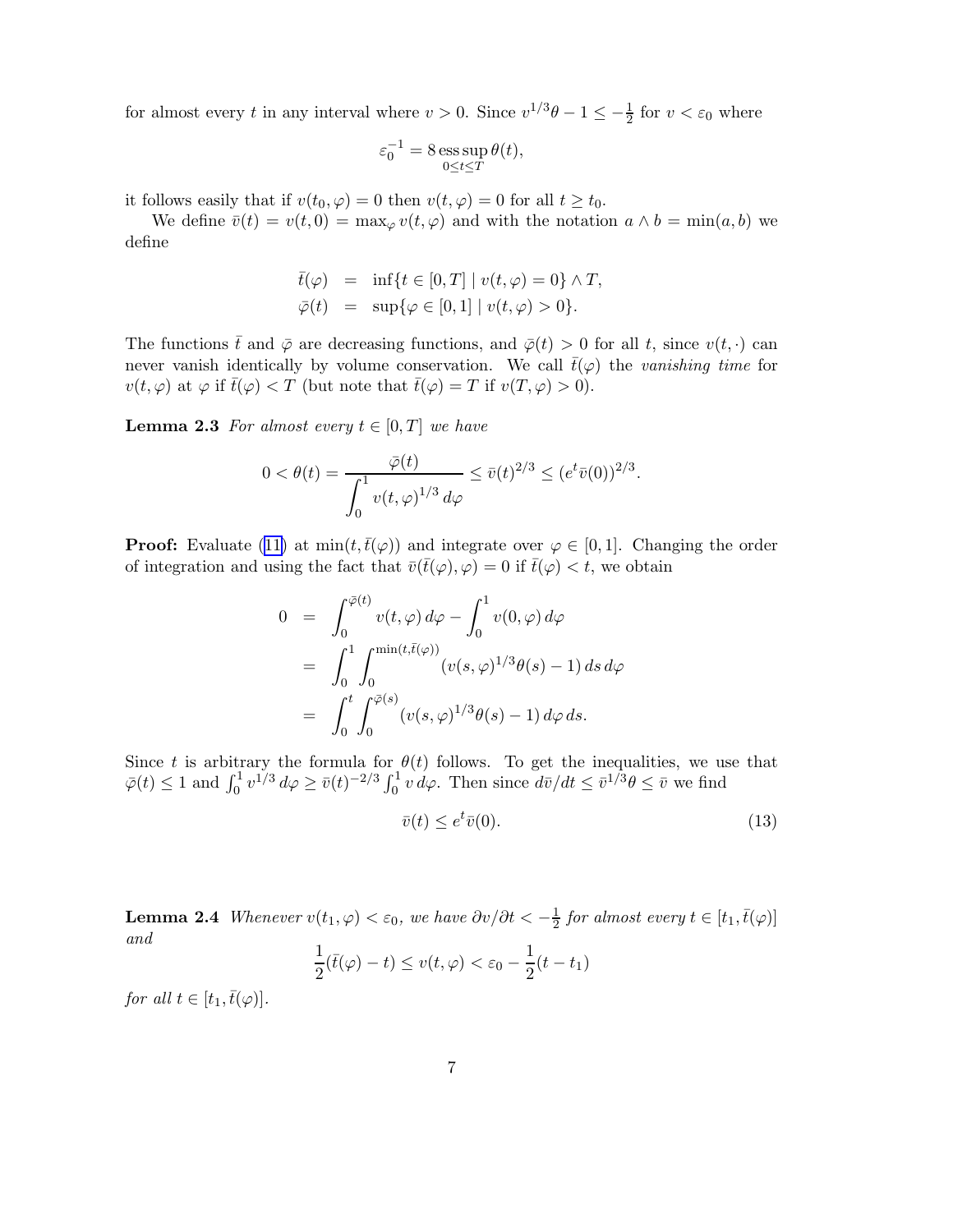<span id="page-7-0"></span>**Proof:**  $v < \varepsilon_0$  implies  $v^{1/3}\theta - 1 < -\frac{1}{2}$  $\frac{1}{2}$  almost everywhere, and the results follow easily.

**Corollary 2.5** *There is a constant*  $C = C(T, C_0)$  *such that* 

$$
\int_0^{\bar{t}(\varphi)} v(t,\varphi)^{-2/3} dt \le C
$$

*for all*  $\varphi \in [0, 1]$ *. Furthermore, the function*  $\beta$  *given by* 

$$
\beta(t) = \int_0^{\bar{\varphi}(t)} v(t,\varphi)^{-2/3} d\varphi
$$

*is finite for a.e.*  $t \in [0, T]$  *and*  $\int_0^T \beta(t) dt \leq C$ .

Proof: The first assertion follows directly from the estimates of the preceding lemma. The second follows from Fubini's theorem.

Our plan now is to first prove a restricted version of Theorem [1.2](#page-2-0), for two solutions that are initially close together. This restricted result will suffice to establish the existence and uniqueness theorem, after which the results of Theorem [1.2](#page-2-0) without restriction can be proved.

**Proposition 2.6** *Given*  $T > 0$ ,  $C_0 > 0$ , *there exist*  $C > 0$  *and*  $\delta > 0$  *such that the bound asserted in Theorem [1.2](#page-2-0) holds under the additional assumption that*

$$
||v_1(0, \cdot) - v_2(0, \cdot)|| \le \delta.
$$

To start the proof of this restricted version of Theorem [1.2,](#page-2-0) we suppose that  $T, C_0 > 0$ are given and put

$$
\varepsilon_1 = (8e^T C_0)^{-1}
$$

.

We suppose that  $(\theta_1, v_1)$  and  $(\theta_2, v_2) \in L^{\infty}(0, T) \times C([0, T], red([0, 1]))$  are two solutions of [\(10\)](#page-5-0) and [\(11](#page-5-0)) such that  $\max(v_1(0, 0), v_2(0, 0)) \leq C_0$ . We define

$$
M(t) = \sup_{0 \le s \le t} ||v_1(s, \cdot) - v_2(s, \cdot)||
$$

and assume that  $M(0) < \varepsilon_1$ .

**Lemma 2.7** *There is a constant*  $C_1 = C_1(T, C_0)$  *such that for*  $0 \le t \le T$  *we have* 

$$
M(t) \leq C_1 \left( M(0) + \int_0^t |\theta_1(s) - \theta_2(s)| ds \right).
$$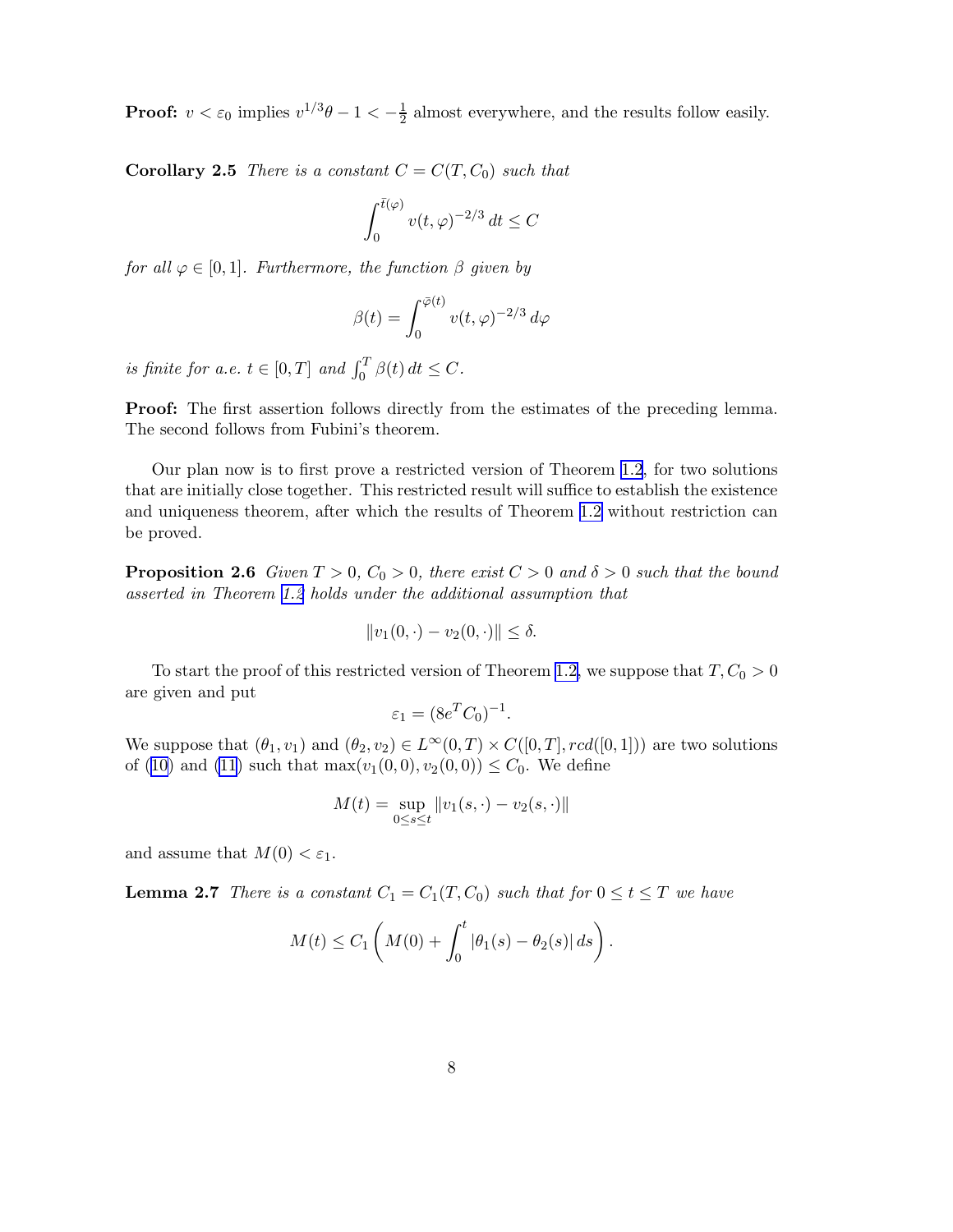<span id="page-8-0"></span>**Proof:** Fix  $\varphi \in [0, 1]$ . We suppose that  $\bar{t}_1(\varphi) \geq \bar{t}_2(\varphi)$  without loss of generality. For  $t \in [0, \bar{t}_2(\varphi)]$  we may write

$$
v_1(t,\varphi) - v_2(t,\varphi) = v_1(0,\varphi) - v_2(0,\varphi) + \int_0^t v_2(s,\varphi)^{1/3}(\theta_1(s) - \theta_2(s)) ds
$$
  
+ 
$$
\int_0^t \theta_1(s)(v_1(s,\varphi)^{1/3} - v_2(s,\varphi)^{1/3}) ds.
$$

Using the bounds above for  $\theta_1$  and  $v_2$ , and the fact that  $|a - b| \leq |a^3 - b^3|/a^2$  whenever  $a, b > 0$ , with  $C_* = (e^T C_0)^{1/3}$  we obtain the estimate

$$
|v_1(t,\varphi) - v_2(t,\varphi)| \leq |v_1(0,\varphi) - v_2(0,\varphi)| + C_* \int_0^t |\theta_1(s) - \theta_2(s)| ds
$$
  
+
$$
C_*^2 \int_0^t v_1(s,\varphi)^{-2/3} |v_1(s,\varphi) - v_2(s,\varphi)| ds. \tag{14}
$$

For  $t \in [\bar{t}_2(\varphi), \bar{t}_1(\varphi)]$ , we have  $v_2(t, \varphi) = 0$  and may write

$$
v_1(t,\varphi) \le v_1(\bar{t}_2(\varphi),\varphi) + C_*^2 \int_{\bar{t}_2(\varphi)}^t v_1(s,\varphi)^{1/3} d\varphi.
$$

Using (14) with  $t = \bar{t}_2(\varphi)$  to estimate  $v_1(\bar{t}_2(\varphi), \varphi)$ , we find that (14) is valid for all  $t \in [0, \bar{t}_1(\varphi)]$ . Gronwall's inequality then yields that

$$
\exp\left(-C_*^2 \int_0^t v_1(s,\varphi)^{-2/3} ds\right) |v_1(t,\varphi) - v_2(t,\varphi)|
$$
  

$$
\leq |v_1(0,\varphi) - v_2(0,\varphi)| + C_* \int_0^t |\theta_1(s) - \theta_2(s)| ds.
$$

Using Corollary [2.5](#page-7-0) completes the proof.

**Lemma 2.8** *Suppose*  $M(t) \leq \varepsilon_1$  *for*  $0 \leq t \leq \tau$ *. Then* 

$$
|\bar{\varphi}_1(t) - \bar{\varphi}_2(t)| \le \bar{\varphi}_1(t) - \bar{\varphi}_1(t + 2M(t)) + \bar{\varphi}_2(t) - \bar{\varphi}_2(t + 2M(t)).
$$

*as long as*  $t + 2M(t) \leq \tau$ .

**Proof:** Fixing t, by relabeling we can assume  $\bar{\varphi}_1(t) \leq \bar{\varphi}_2(t)$ . For  $\varphi \in [\bar{\varphi}_1(t), \bar{\varphi}_2(t)]$ ,  $s \in [t, \tau]$  we have  $v_1(s, \varphi) = 0$  and  $v_2(s, \varphi) \leq M(s) \leq \varepsilon_1$  by assumption. By Lemma [2.4,](#page-6-0) for  $s \leq \bar{t}_2(\varphi)$  we have  $\partial v_2/\partial t \leq -\frac{1}{2}$  and therefore  $\bar{t}_2(\varphi) \leq \min(t + 2M(t), T)$ . Hence  $\overline{\varphi}_2(t+2M(t)) \leq \overline{\varphi}_1(t)$ , and the result follows.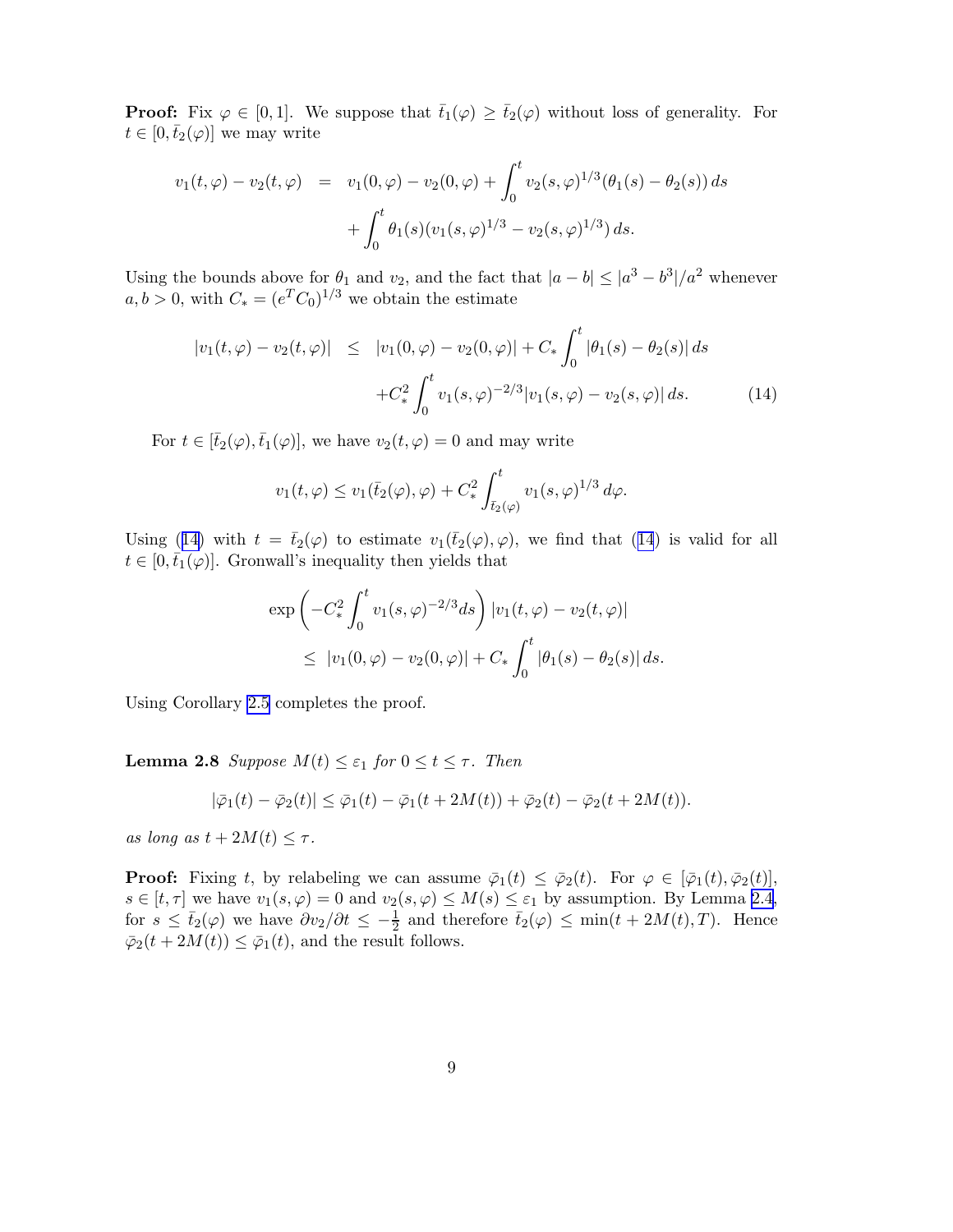**Lemma 2.9** *There is a constant*  $C_2 = C_2(T, C_0)$  *and an increasing function*  $H: [0, T] \rightarrow$ R *depending on*  $v_1$  *and*  $v_2$ *, satisfying*  $H(0) = 0$  *and*  $H(T) \leq C_2$ *, such that if*  $M(t) \leq \varepsilon_1$ *for*  $0 \le t \le \tau$ *, then* 

$$
\int_0^t |\theta_1(s) - \theta_2(s)| ds \le C_2 M(0) + \int_0^t M(s) dH(s)
$$

*as long as*  $t + 2M(t) \leq \tau$ .

**Proof:** Using that  $\int v_i^{1/3}$  $j^{1/3} d\varphi \geq \bar{v}_j^{-2/3} \geq C_*^{-2}$ , from the formula for  $\theta(t)$  we obtain that

$$
|\theta_1(t) - \theta_2(t)| \le C_*^2 |\bar{\varphi}_1(t) - \bar{\varphi}_2(t)| + C_*^4 \int_0^1 |v_1^{1/3} - v_2^{1/3}| \, d\varphi.
$$

Let  $\varphi_+(t) = \max(\bar{\varphi}_1(t), \bar{\varphi}_2(t))$ , then for  $\varphi < \varphi_+$  we have

$$
|v_1^{1/3} - v_2^{1/3}| \le \frac{|v_1 - v_2|}{v_1^{2/3} + v_2^{2/3}}.
$$

Note that from Corollary [2.5](#page-7-0), it follows that with  $t_+(\varphi) = \max(\bar{t}_1(\varphi), \bar{t}_2(\varphi))$  we have

$$
\int_0^{t_+(\varphi)} \frac{1}{v_1^{2/3} + v_2^{2/3}} dt \le C(T, C_0).
$$

By Fubini's theorem it follows that the function defined by

$$
h_0(t) = \int_0^{\varphi_+(t)} \frac{1}{v_1^{2/3} + v_2^{2/3}} d\varphi
$$

is finite for a.e. t and is integrable with  $\int_0^T h_0(t) dt \le C(T, C_0)$ . Then we have

$$
\int_0^1 |v_1^{1/3} - v_2^{1/3}| \, d\varphi \le M(t) h_0(t) \tag{15}
$$

for a.e.  $t \in [0, T]$ .

Next, for  $j = 1$  and 2 we invoke Lemma [2.2](#page-5-0) with  $G(t) = -\overline{\varphi}_j(t)$ ,  $f(t) = 2M(t)$ , and conclude that as long as  $t + 2M(t) \leq \tau$ , then

$$
\int_0^t \bar{\varphi}_j(s) - \bar{\varphi}_j(s + 2M(s)) ds \le 2M(0) + \int_{0^+}^t 2M(s) dH_j(s)
$$

where  $H_j(t) = -\bar{\varphi}_j(t + 2M(t)) + \bar{\varphi}_j(2M(0))$ . Evidently  $H_j$  satisfies  $H_j(t) \leq 1$  for all t. Putting these estimates together with the result of Lemma [2.8,](#page-8-0) we find that

$$
\int_0^t |\theta_1(s) - \theta_2(s)| ds \le 4C_*^2 M(0) + \int_{0^+}^t M(s) dH(s)
$$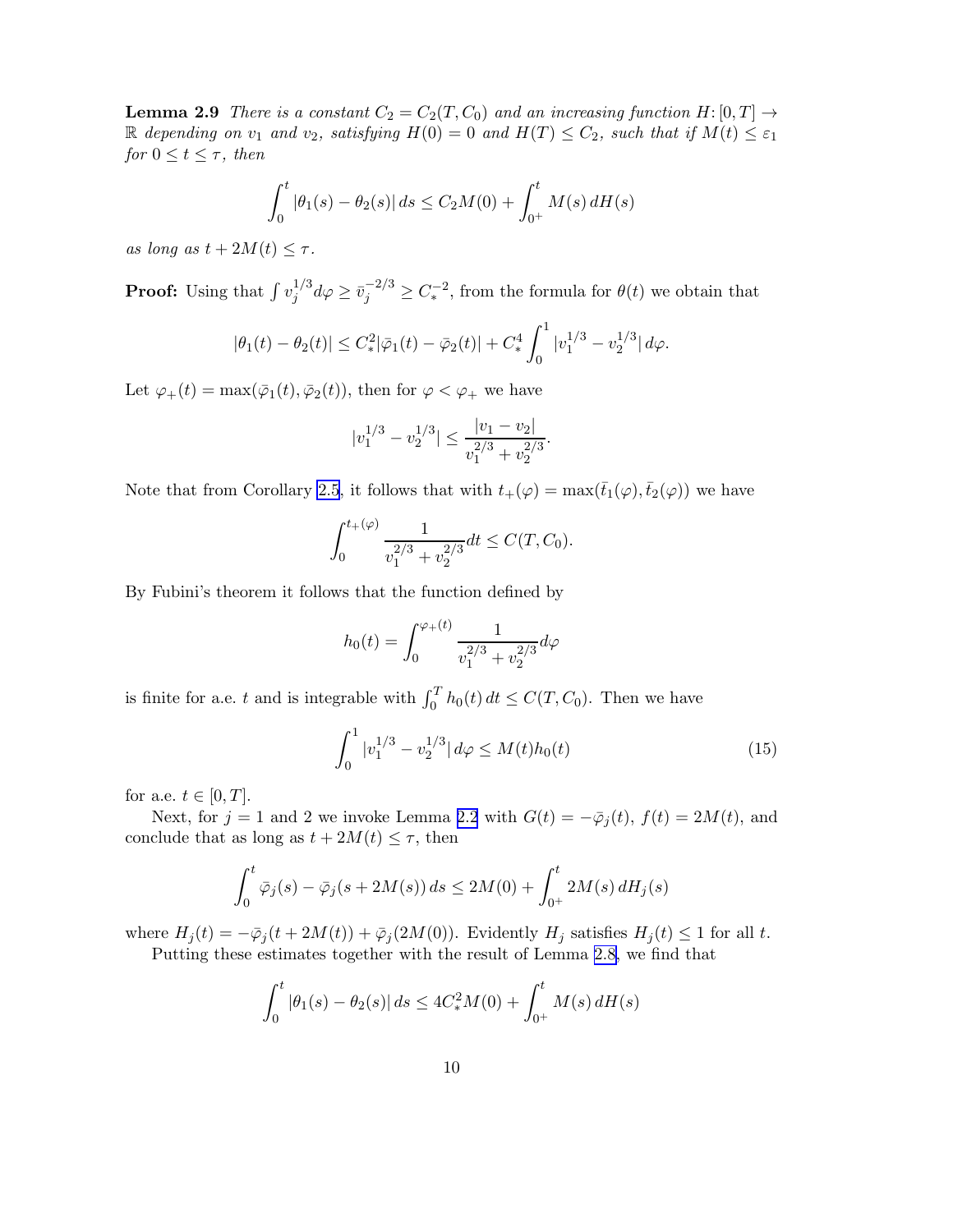where

$$
H(t) = 2C_*^2(H_1(t) + H_2(t)) + C_*^4 \int_0^t h_0(s) ds.
$$

The desired result follows.

The proof of Proposition [2.6](#page-7-0) uses a continuation argument based on the estimates above together with the estimate

$$
M(\tau) - M(t) \le 2C_*^3(\tau - t)
$$
\n(16)

whenever  $0 \le t \le \tau \le T$ , which follows from  $|\partial v/\partial t| \le C_*^3$ . Since M is increasing, we can find  $\tilde{T} \leq T$  such that  $\tilde{T} + 2M(\tilde{T}) = T$ . With  $\tau = t + 2M(t)$ , inequality (16) yields

$$
M(t + 2M(t)) \le M(t)(1 + 4C_*^3)
$$
\n(17)

whenever  $t \leq \tilde{T}$ . Now let

$$
\Omega = \{ t \in [0, \tilde{T}] \mid M(t + 2M(t)) \le \varepsilon_1 \}.
$$

If  $M(0) \leq \delta_0 := \varepsilon_1/(1+4C_*^3)$ , then  $0 \in \Omega$  so  $\Omega$  is nonempty, and clearly  $\Omega$  is closed. We claim  $\Omega$  is open in  $[0, T]$  if  $M(0)$  is sufficiently small.

Given any  $t_1 \in \Omega$  we can apply Lemmas [2.7](#page-7-0) and [2.9](#page-8-0) to deduce that

$$
M(t) \le C_1(1+C_2)M(0) + C_1 \int_{0^+}^t M(s) dH(s)
$$
\n(18)

for  $0 \le t \le t_1$ . Then Lemma [2.1](#page-4-0) implies

$$
M(t) \le C_3 M(0) \tag{19}
$$

for  $0 \leq t \leq t_1$ , where  $C_3(T, C_0) = \exp(C_1 C_2)C_1(1 + C_2)$ . Using (17) we infer that  $M(t_1 + 2M(t_1)) \le C_4 M(0)$  with  $C_4 = C_3(1 + 4C_*^3)$ . Provided we assume

$$
M(0) \le \delta_1 := \frac{1}{2} \frac{\varepsilon_1}{C_4},
$$

it follows that  $M(t_1 + 2M(t_1)) < \varepsilon_1$ , and since M is continuous,  $\Omega$  is open in  $[0, \tilde{T}]$ .

Consequently we have  $\tilde{T} \in \Omega$ . Putting  $t_1 = \tilde{T}$ , this means we have  $M(T) \leq \varepsilon_1$  and  $M(T) \leq C_4 M(0)$  if  $M(0) \leq \delta_1$ . This finishes the proof of Proposition [2.6](#page-7-0).

**Proof of Theorem [1.1](#page-2-0):** Uniqueness follows immediately from Proposition [2.6](#page-7-0). To prove existence for arbitrary  $v_0 \in red([0, 1])$ , by Proposition [2.6](#page-7-0) and Lemma [2.3](#page-6-0) it evidently suffices to prove global existence for  $v_0$  in a dense set of  $rcd([0,1])$ . Solutions in general are constructed by passing to the limit in  $C([0, T], red([0, 1]))$  for every  $T > 0$ .

Lemma 2.10 *The set of functions in* rcd([0, 1]) *that take a finite number of values is dense in*  $rcd([0,1])$ .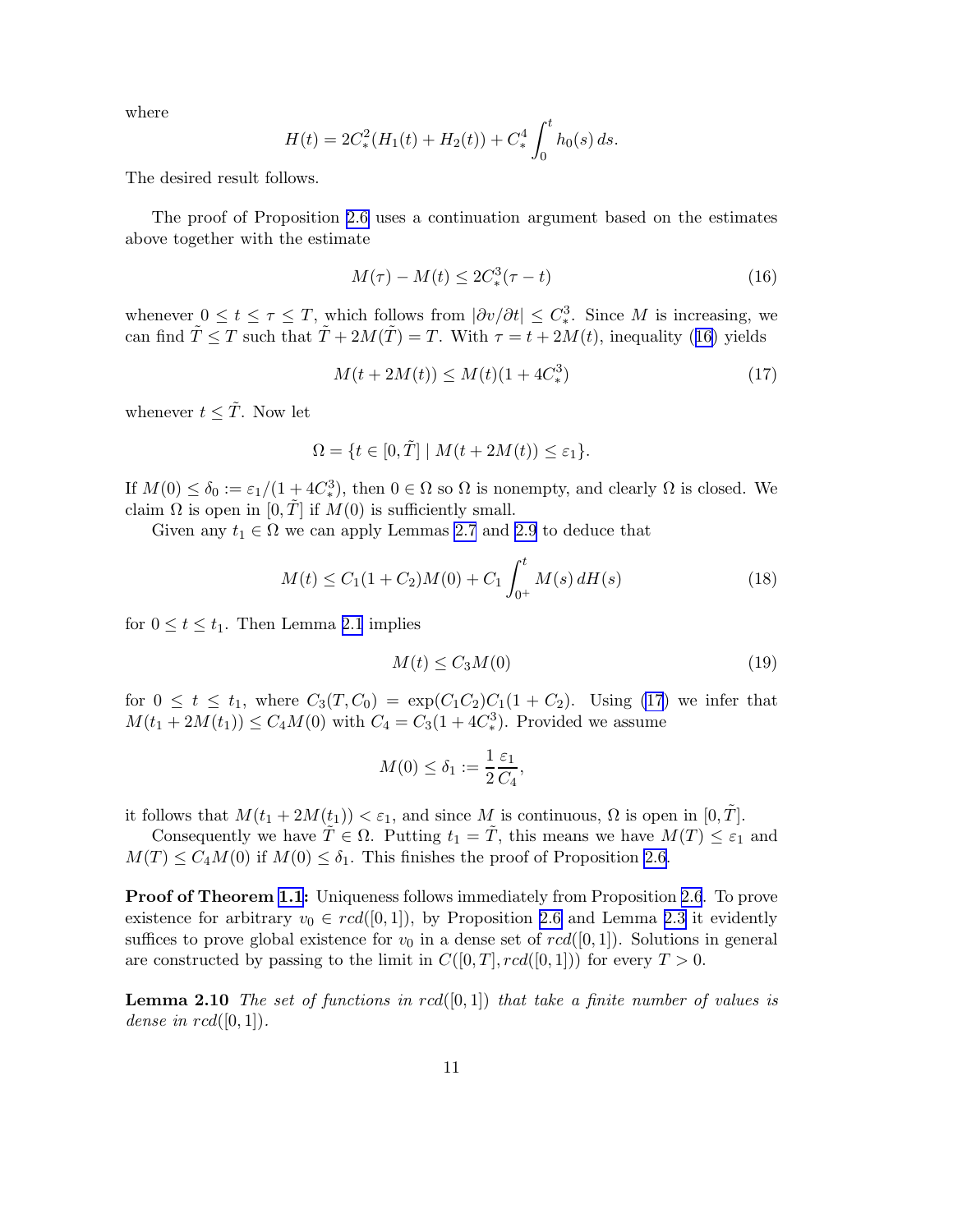**Proof:** Let  $v_0 \in red([0,1])$  and let  $\varepsilon > 0$ . Let  $y_j = \frac{1}{2}$  $\frac{1}{2}\varepsilon j$  for  $j = 0, 1, \ldots$ , and let

$$
v_{\varepsilon}(\varphi) = \min\{y_j \mid y_j \ge v_0(\varphi)\}\
$$

for  $\varphi \in [0,1]$ . It is easy to see that  $v_{\varepsilon}$  has a finite number of values, that  $v_{\varepsilon} \in red([0,1]),$ and  $||v_{\varepsilon} - v_0|| < \varepsilon$ . This proves the lemma.

Suppose, then, that  $v_0 \in red([0, 1])$  takes a finite number of values  $y_0 > \ldots > y_N = 0$ . Then with  $\varphi_j = \inf{\varphi \mid v_0(\varphi) = y_j}$ , we have  $0 = \varphi_0 < \ldots < \varphi_N \le 1$  and  $v_0(\varphi) = y_j$  for  $\varphi \in [\varphi_i, \varphi_{i+1}), j = 0, \ldots, N-1$ . We start to construct a solution by solving the system of ordinary differential equations

$$
w_j'(t) = w_j(t)^{1/3}\Theta(t) - 1, \qquad j = 0, \dots, N - 1,
$$
\n(20)

with

$$
\Theta(t) = \varphi_N \left/ \sum_{j=0}^{N-1} w_j(t)^{1/3} (\varphi_{j+1} - \varphi_j) \right. \tag{21}
$$

and  $w_i(0) = y_i$ , on a maximal interval  $[0, t_N)$  in which min  $w_i(t) > 0$ . The solution is smooth and  $w_j(t) > w_{j+1}(t)$  by backwards uniqueness for the equation  $w' = w^{1/3}\Theta - 1$ . The quantity

$$
\sum_{j=0}^{N-1} w_j(t)(\varphi_{j+1} - \varphi_j)
$$

is conserved in time. Without loss of generality we can assume this quantity is 1.

We can estimate  $\Theta(t) \leq w_0(t)^{2/3}$  so  $w'_0 \leq w_0$  and hence  $w_0(t) \leq e^t y_0$ . If  $t_N < \infty$ , then, it follows that the smallest component vanishes, i.e.,  $w_{N-1}(t_N^-) = \lim_{t \nearrow t_N} w_{N-1}(t) = 0$ .

For  $t \in [0, t_N)$  we define  $v(t, \varphi) = w_j(t)$  for  $\varphi \in [\varphi_j, \varphi_{j+1}), j = 0, \ldots, N-1$ , and let  $\theta = \Theta$  $\theta = \Theta$  $\theta = \Theta$ . This yields a solution of equations [\(11](#page-5-0)) and ([10\)](#page-5-0) for  $t \in [0, t_N)$ . As  $t \to t_N$  from below, the limits  $v(t_N^-)$  $\bar{N}_N$ ,  $\varphi$ ) and  $\theta(t_N)$  $\overline{N}_{N}$ ) exist. The solution can then be re-initialized at time  $t_N$  with one less component (N replaced by  $N-1$ ). After some finite number of such steps the solution must exist globally.

Thus, for  $v_0 \in red([0,1])$  with a finite number of values, a global solution exists. Theorem [1.1](#page-2-0) follows.

Proof of Theorem [1.2:](#page-2-0) The additional restriction imposed in Proposition [2.6](#page-7-0) can be removed now by considering convex combinations of initial data. Given T,  $C_0$ ,  $v_1$ , and  $v_2$ as stated, let  $C > 0$ ,  $\delta > 0$  be as given by Proposition [2.6](#page-7-0), and let  $M_0 = ||v_1(0, \cdot) - v_2(0, \cdot)||$ . Fix an integer  $n > M_0/\delta$ , and for  $j = 0, 1, \ldots, n$  let

$$
x_j(\varphi) = \left(1 - \frac{j}{n}\right)v_1(0, \varphi) + \left(\frac{j}{n}\right)v_2(0, \varphi)
$$

for  $\varphi \in [0,1]$ . Then  $x_j \in red([0,1])$ ,  $x_j(0) \leq C_0$  for all j and  $||x_{j+1} - x_j|| = M_0/n < \delta$ . By the existence theorem there exist corresponding solutions  $v = \tilde{v}_j$  to [\(10](#page-5-0))–[\(11\)](#page-5-0) with  $\tilde{v}_j(0, \cdot) = x_j$ , and by Proposition [2.6](#page-7-0) we have

$$
\sup_{0 \le t \le T} \|\tilde{v}_{j+1}(t,\cdot) - \tilde{v}_j(t,\cdot)\| \le C \|x_{j+1} - x_j\| = C M_0/n.
$$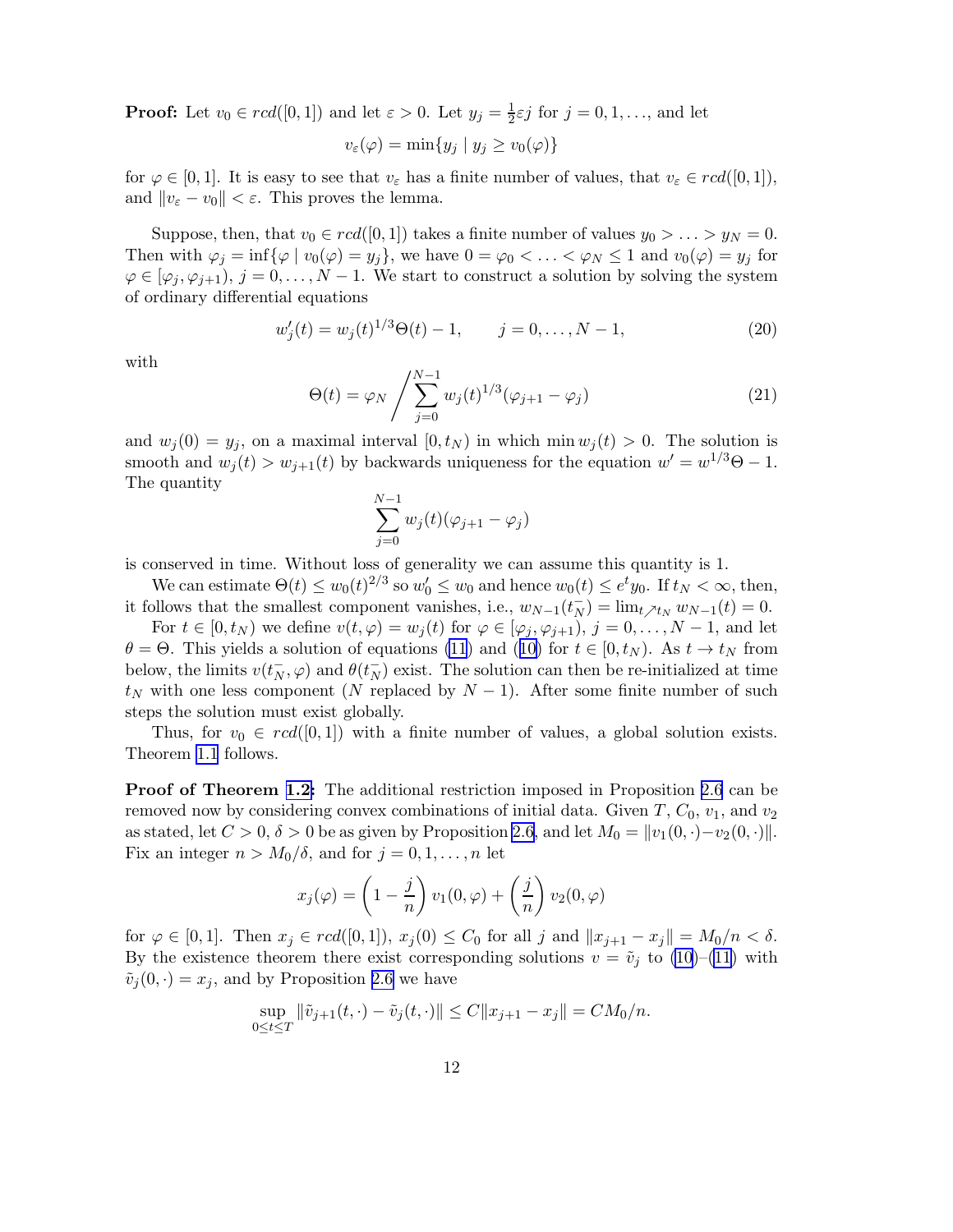<span id="page-12-0"></span>Since  $v_1 - v_2 = \sum_{j=0}^{n-1} (\tilde{v}_{j+1} - \tilde{v}_j)$ , using the triangle inequality we find that

$$
\sup_{0 \le t \le T} ||v_1(t, \cdot) - v_2(t, \cdot)|| \le CM_0,
$$

as desired.

#### 3 Measure-valued solutions

Our aim here is to describe a precise correspondence between the solutions  $v(t, \varphi)$  of Theorem [1.1](#page-2-0) and measure-valued weak solutions  $\nu_t$  of [\(9](#page-3-0)), and to show that the metric  $||v_1 - v_2||$  on rcd([0,1]) corresponds to the L<sup>∞</sup> Wasserstein metric on the space P<sub>0</sub> of (Borel) probability measures on  $[0, \infty)$  with compact support. Theorem [1.3](#page-3-0) then follows as a corollary of Theorems [1.1](#page-2-0) and [1.2.](#page-2-0)

We begin with a technical lemma on generalized inverses of increasing functions.

**Lemma 3.1** *Suppose*  $b > 0$  *and* w:  $[0, b] \rightarrow \mathbb{R}$  *is a left continuous increasing function* with  $w(0) = 0$ . Let  $b^{\dagger} = w(b)$  and define  $w^{\dagger}$ :  $[0, b^{\dagger}] \rightarrow \mathbb{R}$  by

$$
w^{\dagger}(y) = \begin{cases} \sup\{x \mid w(x) < y\}, & 0 < y \le b^{\dagger}, \\ 0, & y = 0. \end{cases}
$$

*Then* w † *is left continuous and increasing, and moreover,*

$$
w^{\dagger\dagger} = w.
$$

**Proof:** Clearly  $w^{\dagger}$  is increasing. Given  $y \in (0, b^{\dagger}]$  and  $\varepsilon > 0$ , put  $\bar{x} = w^{\dagger}(y)$  and  $2\delta = y - w(\bar{x} - \varepsilon)$ . Then  $\delta > 0$  and  $w(\bar{x} - \varepsilon) < y - \delta$ , hence  $\bar{x} - \varepsilon < w^{\dagger}(y - \delta) \leq \bar{x}$ . It follows  $w^{\dagger}$  is left continuous.

To show  $w^{\dagger} = w$ , it suffices to show that for  $0 < x < b$ ,

$$
w(x - \varepsilon) \le w^{\dagger \dagger}(x) \le w(x + \varepsilon)
$$

for all sufficiently small  $\varepsilon > 0$ . Let  $\bar{y} = w^{\dagger \dagger}(x) = \sup\{y \mid w^{\dagger}(y) < x\}$ . Then for all  $\varepsilon_0 > 0$ ,  $w^{\dagger}(\bar{y} + \varepsilon_0) \geq x$ , hence for any small  $\varepsilon > 0$  we have  $w(x - \varepsilon) < \bar{y} + \varepsilon_0$ , therefore  $w(x - \varepsilon) \leq \bar{y}.$ 

For the reverse inequality there are two cases: If  $\bar{x} = w^{\dagger}(\bar{y}) < x$  then for small  $\varepsilon > 0$ we have

$$
\bar{y} \le w(\bar{x} + \varepsilon) \le w(x + \varepsilon). \tag{22}
$$

Otherwise  $\bar{x} \geq x$ , and since w is left continuous,  $\bar{x} = x$ . In this case, (22) again holds. This finishes the proof.

If w is continuous and strictly increasing, then  $w^{\dagger}$  is the inverse function of w.

Given a probability measure  $\nu$  with compact support  $[0, \bar{v}] \subset [0, \infty)$ , we associate the distribution function  $F_{\nu}:[0,\infty) \to [0,1]$  given by

$$
F_{\nu}(x) = \begin{cases} \nu([0, x)) & x > 0\\ 0, & x = 0. \end{cases}
$$
 (23)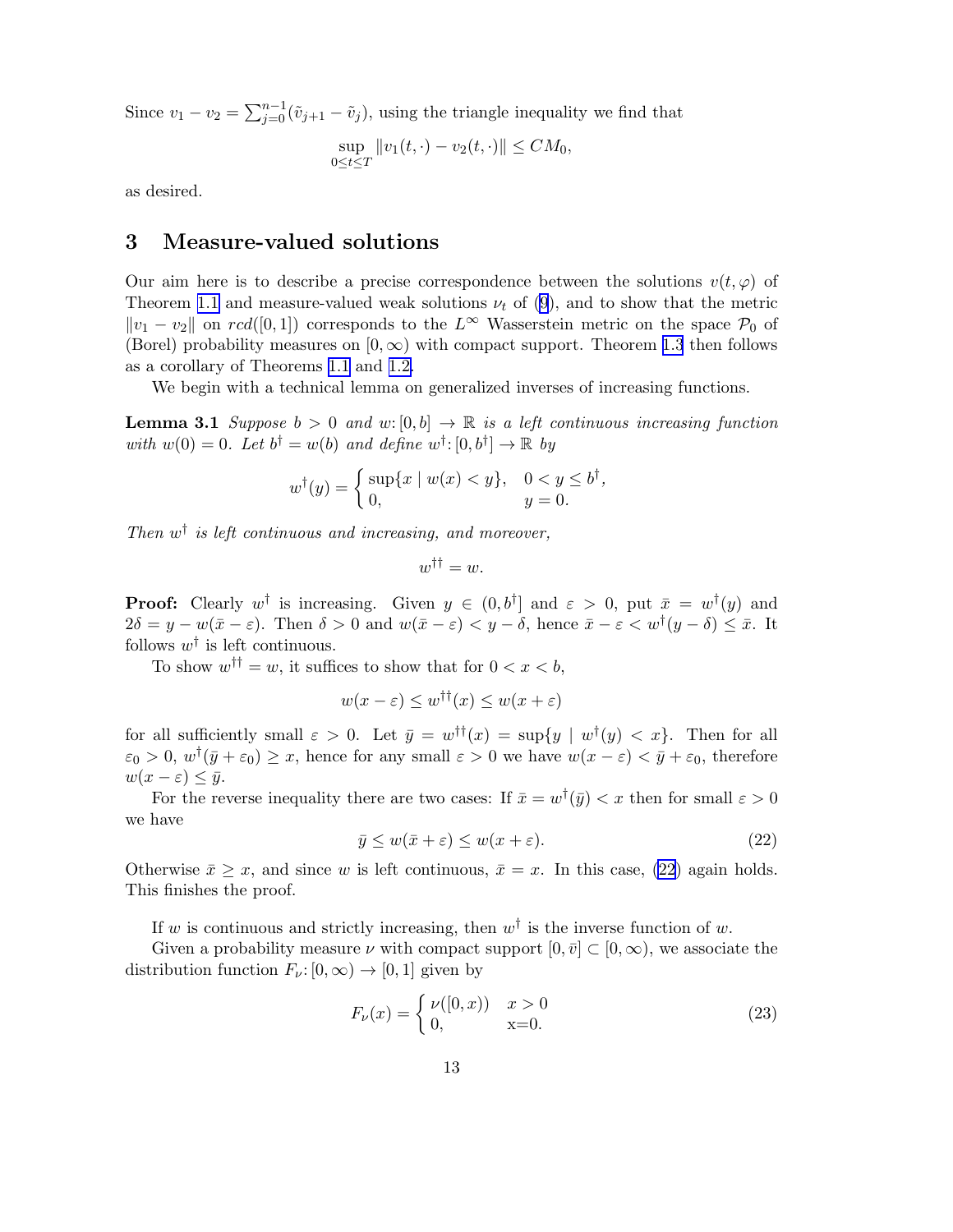<span id="page-13-0"></span> $F_{\nu}$  is left continuous and increasing, and  $F_{\nu}$  determines  $\nu$  (that is, the values of  $F_{\nu}$ ) determine the values of  $\nu$  on all Borel sets). We associate a decreasing function  $v = \hat{v}(\nu)$ to  $\nu$  via  $v(x) = F^{\dagger}_\nu(1-x)$  for  $x \in [0,1]$ . (Here,  $F^{\dagger}_\nu$  is the generalized inverse of the restriction of  $F_{\nu}$  to  $[0, \bar{v} + 1]$ .) That is,

$$
v(x) = \begin{cases} \sup\{y \mid F_{\nu}(y) < 1 - x\}, & 0 \le x < 1, \\ 0, & x = 1. \end{cases} \tag{24}
$$

With the notation  $Rv(x) = v(1-x)$  we have  $\hat{v}(\nu) = R(F_{\nu}^{\dagger})$ . The first part of Lemma [3.1](#page-12-0) implies  $\hat{v}(\nu) \in red([0,1])$ , thus the map  $\hat{v}: \mathcal{P}_0 \to red([0,1])$ . (Recall  $\mathcal{P}_0$  is the set of probability measures on  $[0, \infty)$  with compact support.)

The inverse map to  $\hat{v}$  is given as follows. If  $v \in \text{rcd}([0,1])$  we let  $F = (Rv)^{\dagger}$  on  $[0, v(0)]$  and put  $F(x) = 1$  for  $x > v(0)$ . Then F is increasing and left continuous, and determines a (Borel) probability measure  $\nu$  for which  $F = F_{\nu}$ . For later use we note that for any continuous  $f: (0, \infty) \to \mathbb{R}$  with compact support, we have

$$
\int_0^1 f(v(x)) dx = \int_0^1 f(F^{\dagger}(x)) dx = \int_0^{\infty} f(y) dF(y) = \int_0^{\infty} f(y) d\nu(y).
$$
 (25)

This follows from [\[1,](#page-20-0) 2.5.18(3)], for example. The identity function  $y \mapsto y$  can be approximated uniformly on compact sets in  $[0, \infty)$  by such functions f, hence

$$
\int_0^1 v(x) \, dx = \int_0^\infty y \, d\nu(y). \tag{26}
$$

We let  $\hat{\nu}(v) = \nu$ , so  $\hat{\nu}: rcd([0,1]) \to \mathcal{P}_0$ . Lemma [3.1](#page-12-0) implies that we have

**Lemma 3.2**  $\hat{v}$  *and*  $\hat{\nu}$  *are inverse maps:*  $\hat{v}(\hat{\nu}(v)) = v$  *for all*  $v \in rcd([0, 1]),$  *and*  $\hat{\nu}(\hat{v}(v)) = v$  $\nu$  *for all*  $\nu \in \mathcal{P}_0$ *.* 

Wenow recall from [[2](#page-20-0)] that the  $L^p$  Wasserstein metric can be defined on  $\mathcal{P}_0$  as follows. Given  $\nu_1$  and  $\nu_2$  in  $\mathcal{P}_0$ , let  $D(\nu_1, \nu_2)$  be the set of probability measures  $\mu$  on  $[0, \infty) \times [0, \infty)$ with marginal distributions  $\nu_1$  and  $\nu_2$ , that is, for all continuous  $\zeta: [0,\infty) \to \mathbb{R}$ ,

$$
\int_0^\infty \int_0^\infty \zeta(x) \, d\mu(x, y) = \int_0^\infty \zeta(x) \, d\nu_1(x)
$$

and

$$
\int_0^\infty \int_0^\infty \zeta(y) \, d\mu(x, y) = \int_0^\infty \zeta(y) \, d\nu_2(y).
$$

If  $1 \leq p < \infty$  then the  $L^p$  Wasserstein metric is defined by

$$
d_p(\nu_1, \nu_2) = \left(\inf_{\mu \in D(\nu_1, \nu_2)} \int |x - y|^p \, d\mu(x, y)\right)^{1/p}
$$

The  $L^{\infty}$  Wasserstein metric is defined by

$$
d_{\infty}(\nu_1, \nu_2) = \inf_{\mu \in D(\nu_1, \nu_2)} \mu
$$
-ess sup $|x - y|$ .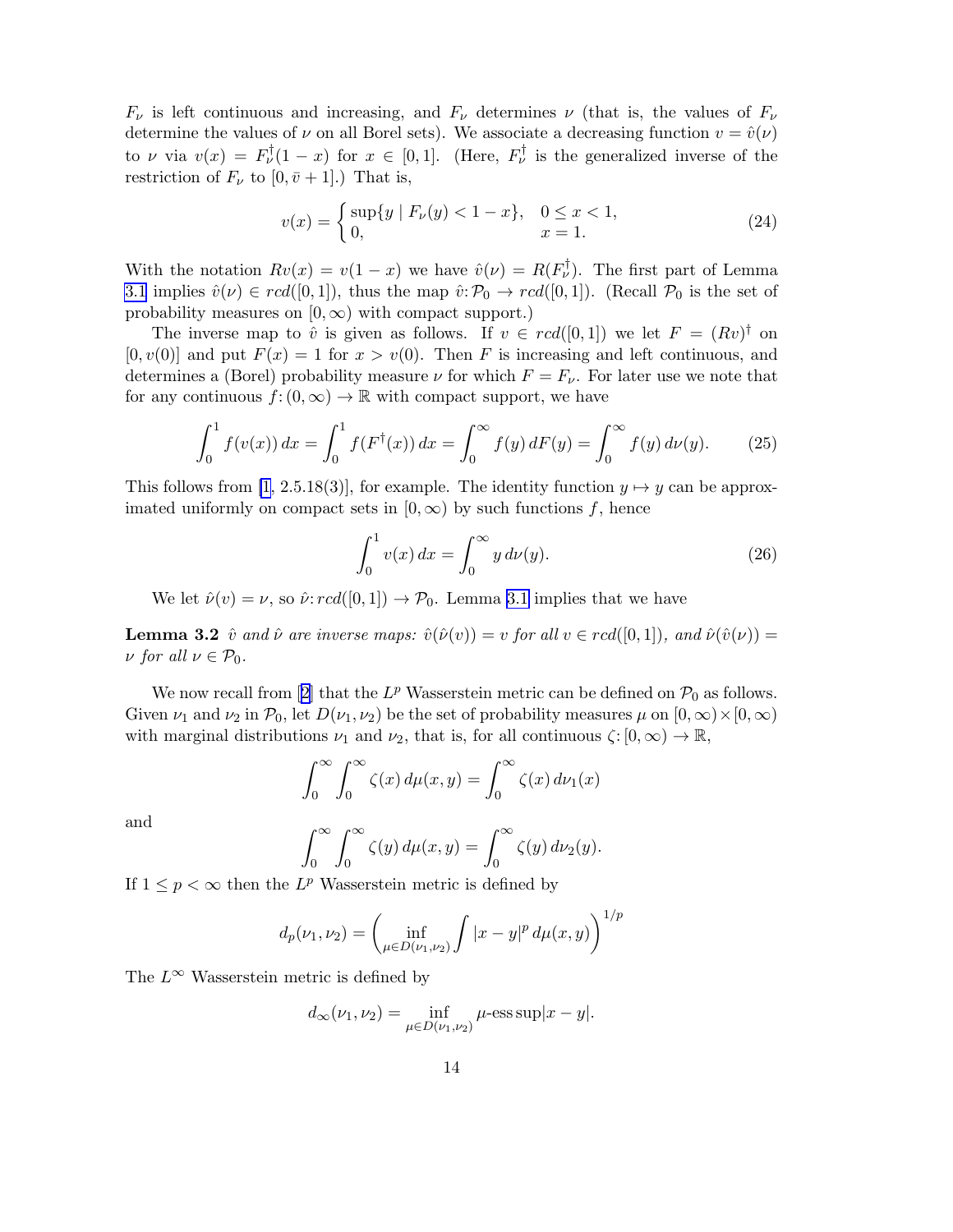<span id="page-14-0"></span>The measures  $\mu$  represent ways to 'rearrange mass' from one distribution into the other, and the  $L^p$  Wasserstein metrics measure the least costly way to do this according to the notion of cost indicated.

**Lemma 3.3** *Given*  $\nu_1, \nu_2 \in \mathcal{P}_0$ *, let*  $v_1 = \hat{v}(\nu_1)$ *,*  $v_2 = \hat{v}(\nu_2)$ *. Then for*  $1 \leq p < \infty$  *we have*

$$
d_p(\nu_1, \nu_2) = \left( \int_0^1 |v_1(\varphi) - v_2(\varphi)|^p \, d\varphi \right)^{1/p},
$$

*and*

$$
d_{\infty}(\nu_1, \nu_2) = ||v_1 - v_2||.
$$

**Proof:**The assertion for  $1 \leq p < \infty$  follows from [[4](#page-20-0)], see pp 28–30 and Corollary 7.3.6, which yields that

$$
d_p(\nu_1, \nu_2) = \left( \int_0^1 |F_{\nu_1}^{\dagger}(\varphi) - F_{\nu_2}^{\dagger}(\varphi)|^p \, d\varphi \right)^{1/p}.
$$

Then Proposition 3 of [\[2\]](#page-20-0) asserts that  $\lim_{p\to\infty} d_p(\nu_1, \nu_2) = d_{\infty}(\nu_1, \nu_2)$ . Since  $v_1$  and  $v_2$ are right continuous, it follows

$$
d_{\infty}(\nu_1, \nu_2) = \lim_{p \to \infty} \left( \int_0^1 |v_1(\varphi) - v_2(\varphi)|^p \, d\varphi \right)^{1/p}
$$
  
=  $\operatorname{ess} \sup_{[0,1]} |v_1(\varphi) - v_2(\varphi)| = \sup_{[0,1]} |v_1(\varphi) - v_2(\varphi)|.$ 

**Corollary 3.4** Let  $\mathcal{P}_0$  have the topology induced by  $d_{\infty}$ . Then  $\mathcal{P}_0$  is complete, and the *map*  $\hat{v}: \mathcal{P}_0 \to \text{rcd}([0,1])$  *is an isometric isomorphism of complete metric spaces.* 

Thecompleteness of  $\mathcal{P}_0$  with respect to the metric  $d_{\infty}$  was established in [[2](#page-20-0)].

The correspondence between volume orderings  $v \in red([0,1])$  and volume distributions  $\nu \in \mathcal{P}_0$  has been established. Now we seek to show that this correspondence maps solutions to weak solutions and vice-versa.

**Proposition3.5** Let  $\theta \in L^{\infty}_{loc}(0, \infty)$ ,  $v \in C([0, \infty), red([0, 1]))$  be a solution of ([11\)](#page-5-0). For *each*  $t \geq 0$ *, let*  $\nu_t = \hat{\nu}(v(t, \cdot))$ *. Then*  $\nu: [0, \infty) \to \mathcal{P}_0$  *is locally Lipschitz, and*  $\nu$  *is a weak solution of([9](#page-3-0)).*

**Proof:** From [\(11](#page-5-0)) we have that  $v: [0, \infty) \rightarrow red([0, 1])$  is locally Lipschitz, therefore  $\nu: [0,\infty) \to \mathcal{P}_0$  is locally Lipschitz by Corollary 3.4.

Let  $\zeta$  :  $(0,\infty) \times (0,\infty) \to \mathbb{R}$  be smooth with compact support. Then for all  $\varphi \in [0,1],$  $t \mapsto \zeta(t, v(t, \varphi))$  is Lipschitz continuous and we have

$$
0 = \int_0^\infty \frac{d}{dt} \zeta(t, v(t, \varphi)) dt
$$
  
= 
$$
\int_0^\infty \partial_t \zeta(t, v(t, \varphi)) + \Lambda(v(t, \varphi), \theta(t)) \partial_v \zeta(t, v(t, \varphi)) dt.
$$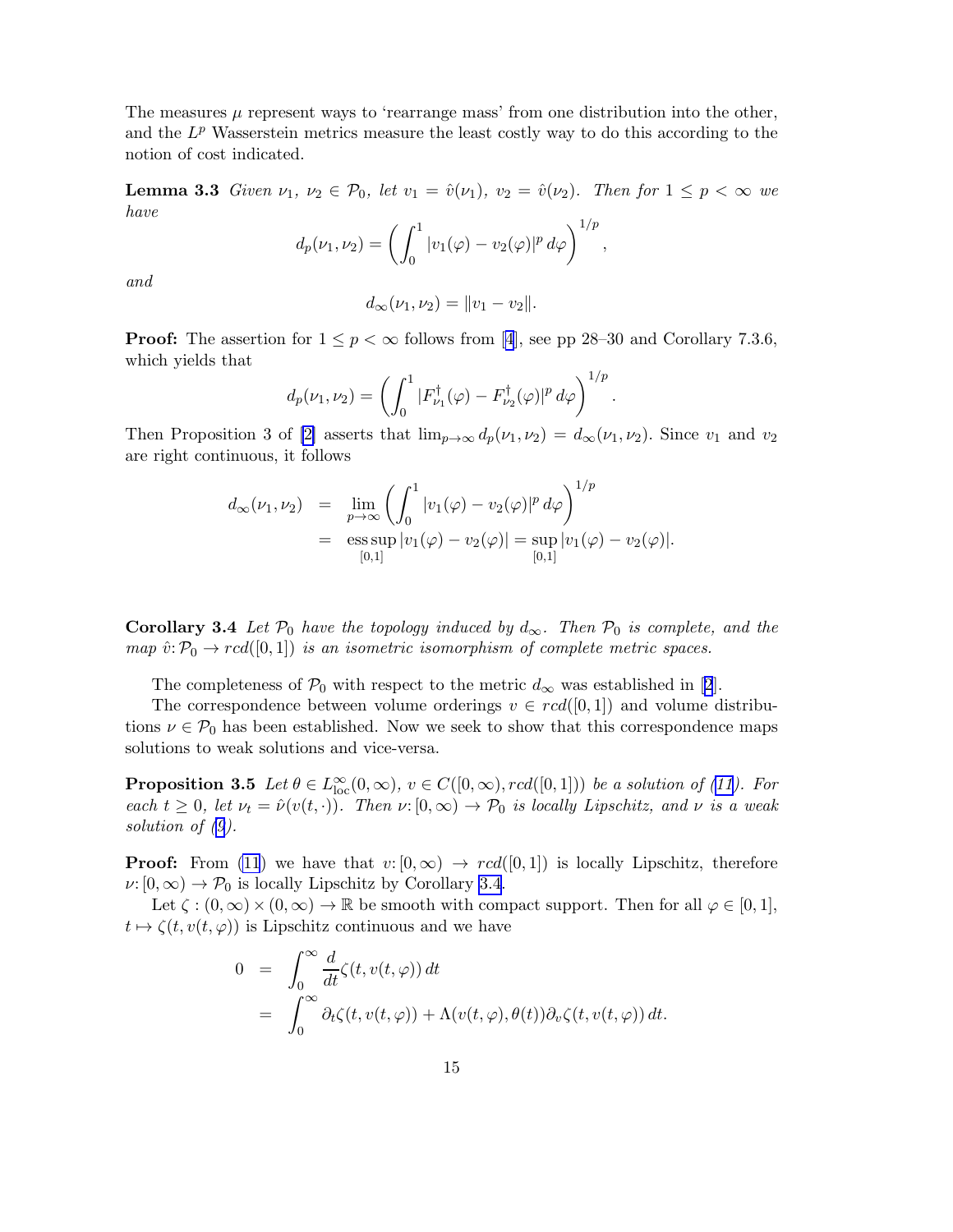<span id="page-15-0"></span>Let  $F(t, \cdot) = (Rv(t, \cdot))^{\dagger}$  and let  $\varphi(t, \cdot) = 1 - F(t, \cdot)$ . We integrate over  $\varphi \in [0, 1]$ , use Fubini's theorem, and change variables using([25](#page-13-0)). We obtain

$$
0 = -\int_0^\infty \int_0^\infty (\partial_t \zeta(t, v) + \Lambda(v, \theta(t)) \partial_v \zeta(t, v)) d\varphi(t, v) dt
$$
  
= 
$$
\int_0^\infty \int_0^\infty (\partial_t \zeta(t, v) + \Lambda(v, \theta(t)) \partial_v \zeta(t, v)) d\nu_t(v) dt.
$$

Thus  $(\theta, \nu)$  is a weak solution in the sense of Theorem [1.3,](#page-3-0) as claimed.

**Proposition 3.6** *Suppose that*  $\theta \in L^{\infty}_{loc}(0,\infty)$  *and*  $\nu:[0,\infty) \to \mathcal{P}_0$  *is locally Lipschitz, and*  $\nu$  *is a weak solution of [\(9\)](#page-3-0). Let*  $v(t, \cdot) = \hat{v}(\nu_t)$  *for each*  $t \geq 0$ *. Then*  $v$  *is a solution of([11\)](#page-5-0).*

**Proof:** Given  $\theta$  and v as described, the map  $v: [0, \infty) \to red([0, 1])$  is locally Lipschitz. We consider test functions  $\zeta$  of the form

$$
\zeta(t,v) = \xi(t)\eta(v) \tag{27}
$$

where the functions  $\xi, \eta: \mathbb{R} \to \mathbb{R}$  are smooth with compact support in  $(0, \infty)$ . Using this formtogether with the fact that  $(\theta, \nu)$  form a weak solution to ([9](#page-3-0)), and using the change of variables from [\(25\)](#page-13-0) as previously, we find that

$$
0 = \int_0^\infty \int_0^1 \xi'(t) \eta(v(t,\varphi)) + \xi(t) \eta'(v(t,\varphi)) \Lambda(v(t,\varphi),\theta(t)) d\varphi dt.
$$

Using Fubini's theorem and integrating by parts in time, this gives

$$
0 = \int_0^1 \int_0^\infty \xi(t)\tilde{\eta}(v(t,\varphi))(\Lambda(v(t,\varphi),\theta(t)) - \partial_t v(t,\varphi))\,dt\,d\varphi.
$$
 (28)

where  $\tilde{\eta} = \eta'$ . This formula is justified since for each  $\varphi \in [0,1], v(\cdot,\varphi)$  is Lipschitz, hence differentiable almost everywhere. We note that since  $v$  is bounded on compact sets,  $\tilde{\eta}$  can be chosen to agree on the range of v with an arbitrary smooth function with compact support in  $(0, \infty)$ . We do this and drop the tilde. Furthermore, we note that by Lebesgue's dominated convergence theorem,  $(28)$  remains valid for any  $\xi$  with compact support in  $(0, \infty)$  that is the bounded pointwise limit  $\xi = \lim_{n\to\infty} \xi_n$  of a sequence of smooth  $\xi_n$  with compact support in  $(0,\infty)$ , and similarly for  $\tilde{\eta}$ . For the moment it will suffice to consider  $\xi, \tilde{\eta} \in C_c(\mathbb{R}^+)$ , the set of continuous functions on  $(0, \infty)$  with compact support.

For what follows, we take some care regarding joint measurability in  $(t, \varphi)$  and sets of measure zero. We fix a representative  $\theta$  in the equivalence class  $\theta$ , then drop the tilde.  $\partial_t v(t, \varphi)$  need not exist at every point, but equation (28) also holds if  $\partial_t v$  is replaced by the upper derivative  $\partial_t v$  or the lower derivative  $\underline{\partial}_t v$ , defined by

$$
\overline{\partial}_t v(t,\varphi) = \lim_{\varepsilon \to 0} \sup_{0 < |h| < \varepsilon} \delta^h v(t,\varphi), \quad \underline{\partial}_t v(t,\varphi) = \lim_{\varepsilon \to 0} \inf_{0 < |h| < \varepsilon} \delta^h v(t,\varphi),
$$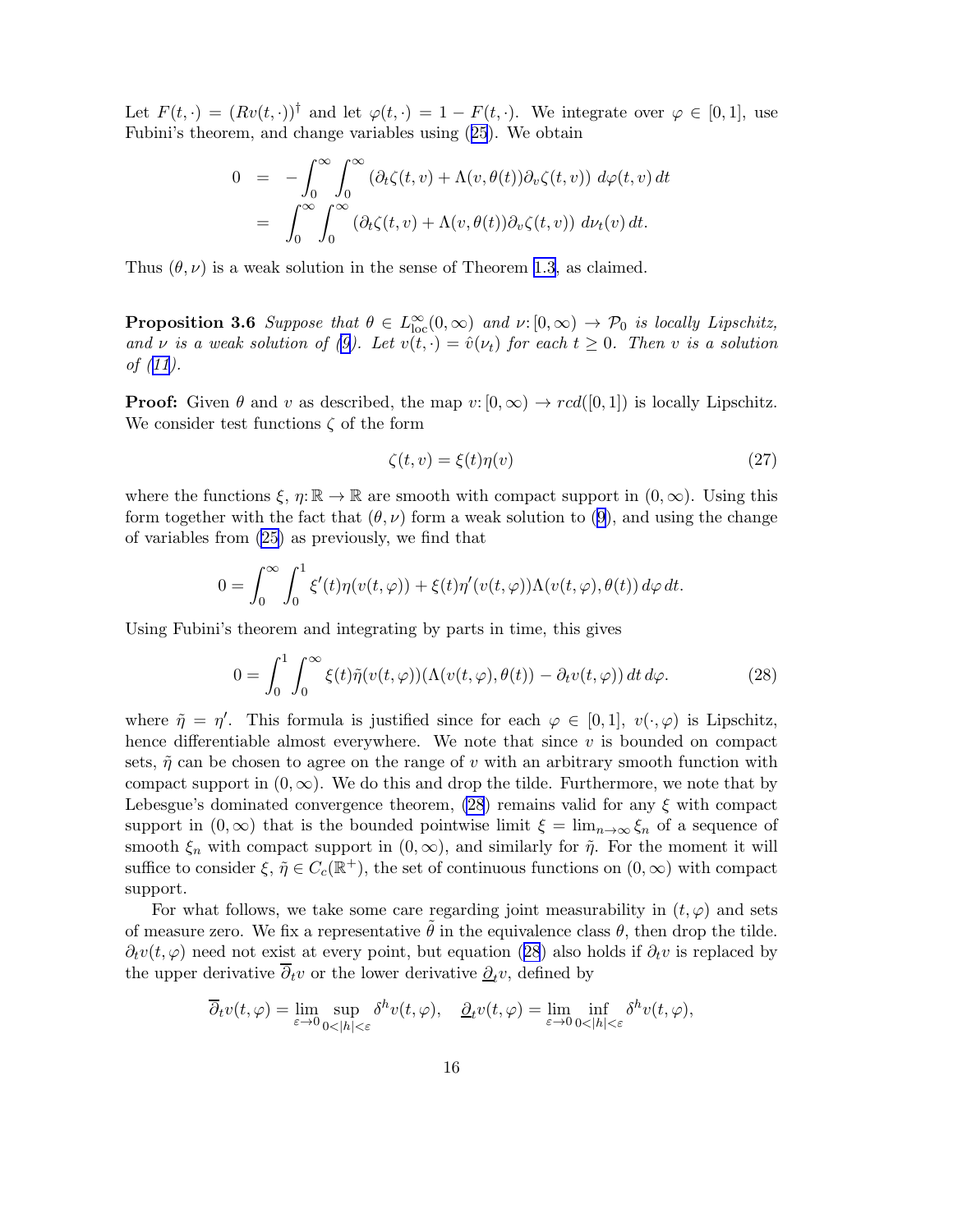<span id="page-16-0"></span>where

$$
\delta^h v(t,\varphi) = \frac{v(t+h,\varphi) - v(t,\varphi)}{h}.
$$

Since v is locally Lipschitz in t uniformly in  $\varphi$ ,  $\partial_t v$  and  $\underline{\partial}_t v$  are bounded on compact sets, and  $\underline{\partial}_t v \leq \partial_t v$ .

Lemma 3.7 *As maps from*  $(0, \infty) \times [0, 1] \rightarrow \mathbb{R}$ ,  $\overline{\partial}_t v$  *and*  $\underline{\partial}_t v$  *are Borel measurable. Moreover,*  $\partial_t v = \underline{\partial}_t v$  *almost everywhere in*  $(0, \infty) \times [0, 1]$ *.* 

**Proof:** Since v is continuous in t uniformly in  $\varphi$  and is right continuous and decreasing in  $\varphi$ , v is lower semicontinuous, hence Borel. Suppose  $0 < t_1 < t_2 < \infty$ , then for  $0 < |h| < t_1$ the map  $\delta^h v$  is Borel on  $[t_1, t_2] \times [0, 1]$ . Let  $\{h_j\}$  be a dense sequence in  $(-1, 0) \cup (0, 1)$ . Since the maximum of two Borel functions is Borel and pointwise limits of sequences of Borel functions are Borel, and pointwise we have

$$
\sup_{0<|h|<\varepsilon} \delta^{h}v(t,\varphi) = \sup_{|h_j|<\varepsilon} \delta^{h_j}v(t,\varphi) = \lim_{k\to\infty} \max_{\substack{j\leq k \\ |h_j|<\varepsilon}} \delta^{h_j}v(t,\varphi),
$$

by taking  $\varepsilon$  to zero along a sequence it follows that  $\overline{\partial}_t v$  is Borel on  $[t_1, t_2] \times [0, 1]$ , hence on  $(0, \infty) \times [0, 1]$ . A similar argument applies for  $\underline{\partial}_t v$ .

Now we have that the set  $Z = \{(t, \varphi) \mid (\partial_t v - \partial_t v)(t, \varphi) > 0\}$  is a Borel set. We know that for each  $\varphi, v(\cdot, \varphi)$  is differentiable almost everywhere, so  $(\overline{\partial_t}v - \partial_t v)(t, \varphi) = 0$  for almost every  $t > 0$ . Fubini's theorem now implies that Z has Lebesgue measure zero in  $(0,\infty) \times [0,1].$ 

Returning to [\(28\)](#page-15-0), we can now apply Fubini's theorem and deduce that for almost every  $t, (\partial_t v - \underline{\partial}_t v)(t, \varphi) = 0$  for almost every  $\varphi$ , and with

$$
J_{\eta}(t) = \int_0^1 \eta(v(t,\varphi))(\Lambda(v(t,\varphi),\theta(t)) - \overline{\partial}_t v(t,\varphi)) d\varphi,
$$

we have that for any  $\eta \in C_c(\mathbb{R}^+), \int_0^\infty \xi(t) J_\eta(t) dt = 0$  for all  $\xi \in C_c(\mathbb{R}^+).$  Therefore, given  $\eta$  there is a set  $\Omega_{\eta} \subset (0,\infty)$  of full measure (meaning the complement has measure zero), such that  $J_{\eta}(t) = 0$  for all  $t \in \Omega_{\eta}$ .

The set  $C_c(\mathbb{R}^+)$  is separable, so if we do this for a dense sequence  $\{\eta_n\}$  we find there is a set  $\Omega \subset \Omega_{\eta_n}$  of full measure in  $(0,\infty)$  such that for  $t \in \Omega$ ,  $J_{\eta_n}(t) = 0$  for all n. Since any  $\eta \in C_c(\mathbb{R}^+)$  can be approximated uniformly by a subsequence of  $\{\eta_n\}$ , we infer that:

**Lemma 3.8** *There is a set*  $\Omega \subset (0,\infty)$  *of full measure, such that for all*  $t \in \Omega$ ,  $\partial_t v(t,\varphi)$ *exists for almost every*  $\varphi \in [0,1]$ *, and*  $J_{\eta}(t) = 0$  *for all*  $\eta \in C_c(\mathbb{R}^+)$ *.* 

**Lemma 3.9** Let  $t \in \Omega$ , and suppose  $v(t, x) = v(t, y)$  where  $0 \le x \le y \le 1$ . Then  $\partial_t v(t,\varphi)$  *exists for all*  $\varphi \in (x,y)$ *, and is constant on this interval.* 

The proof of this lemma is straightforward, using the facts that  $v(t, \cdot)$  is decreasing for every t, and  $\partial_t v(t, \varphi)$  exists for almost every  $\varphi$ .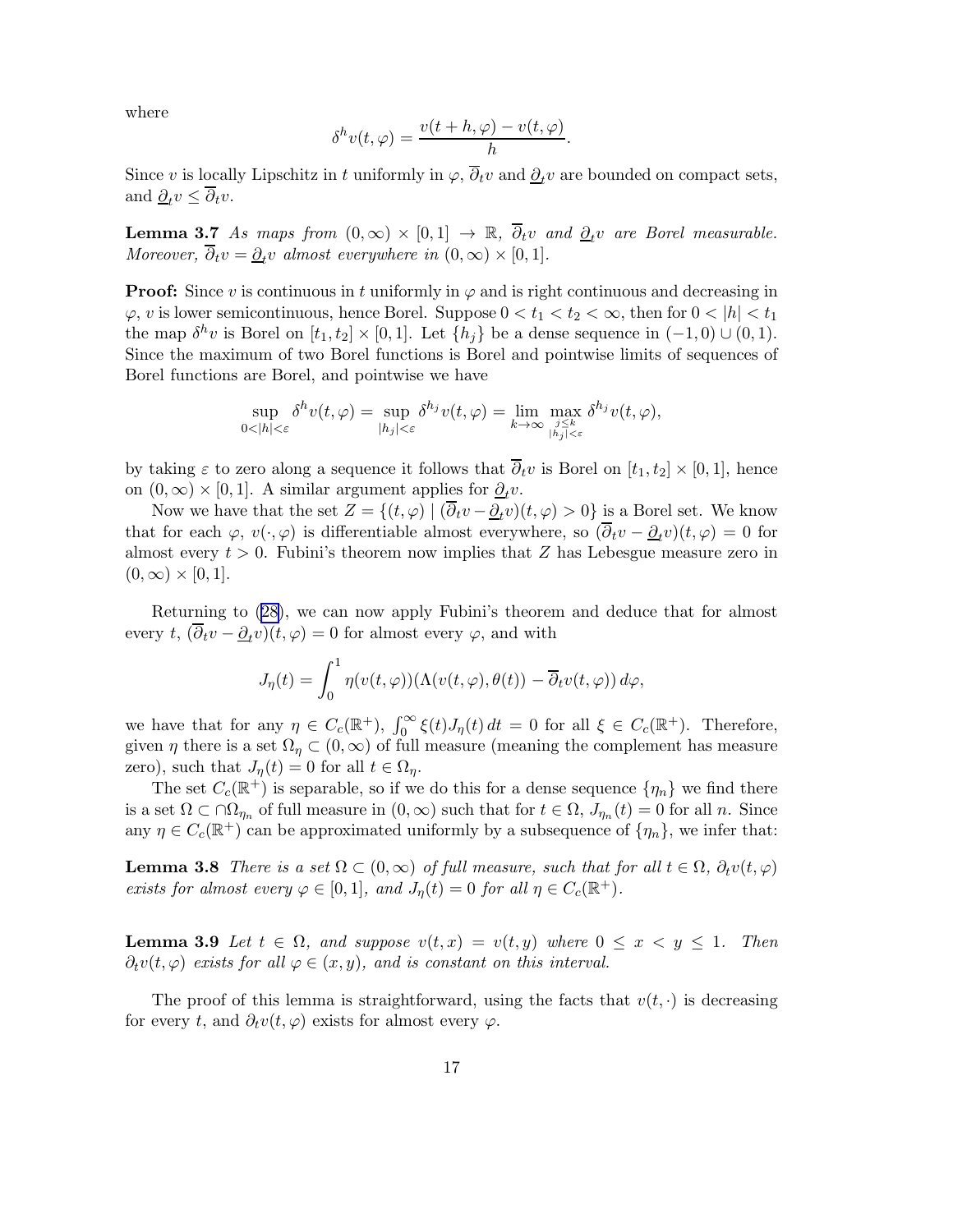<span id="page-17-0"></span>**Lemma 3.10** *Let*  $t \in \Omega$ *, and let*  $\overline{\varphi}(t) = \sup\{\varphi \mid v(t, \varphi) > 0\}$ *. Then* 

$$
\Lambda(v(t,\varphi),\theta(t)) - \partial_t v(t,\varphi) = 0
$$

*for almost all*  $\varphi \in [0, \bar{\varphi}(t))$ *.* 

**Proof:** We thank B. Kirchheim for the main idea of the following proof. Since t is fixed, we suppress indicating dependence on t, and we let  $g(\varphi) = \Lambda(v(t, \varphi), \theta(t)) - \overline{\partial}_t v(t, \varphi)$ . We know g is measurable and bounded.  $\varphi \mapsto v(\varphi)$  is decreasing, so if  $0 \leq y$  is in the range of v, either the pre-image  $v^{-1}(y)$  is a singleton or an interval of nonzero width. There can be only a countable set of y of the latter type. Let  $\Delta$  be the (countable) set of endpoints of such intervals. For  $x, y \in [0,1] \setminus \Delta$ , we know that  $v(x) = v(y)$  implies  $\partial_t v(x) = \partial_t v(y)$ , and so  $g(x) = g(y)$ .

Given any  $\varepsilon > 0$ , let  $A_{\varepsilon} = [0, \bar{\varphi}(t)) \cap \{x \in [0, 1] \mid g(x) > \varepsilon\} \backslash \Delta$ . Then  $A_{\varepsilon}$  is measurable, and we claim the measure of  $A_{\varepsilon}$  is zero for any  $\varepsilon > 0$ . Suppose not, so  $|A_{\varepsilon}| = 2\delta > 0$ for some  $\varepsilon > 0$ . By Lusin's theorem, there is a compact  $K \subset A_{\varepsilon}$  such that  $|K| \geq \delta$  and  $v|_K$  is continuous. Then  $v(K)$  is compact and is contained in  $(0,\infty)$  since v is positive at each point of  $[0,\bar{\varphi}(t))$ .

Apply Lemma [3.8](#page-16-0) with  $\eta(\varphi) = \eta_n(\varphi) = \max\{0, 1 - n \operatorname{dist}(\varphi, v(K))\}$  for  $n = 1, 2, ...$ Then  $\eta_n$  has compact support in  $(0,\infty)$  for n sufficiently large and converges boundedly pointwise to the characteristic function  $\chi_{v(K)}$ . It follows that

$$
0 = \int_0^1 \chi_{v(K)}(v(\varphi))g(\varphi) d\varphi.
$$

Now if  $v(x) \in v(K)$ , then  $v(x) = v(y)$  for some  $y \in K$ , and either  $g(x) = g(y) > \varepsilon$  or  $x \in \Delta$ . It follows

$$
\int_0^1 \chi_{v(K)}(v(\varphi))g(\varphi)\,d\varphi \geq \varepsilon |K| > 0,
$$

yielding a contradiction. Hence  $|A_{\varepsilon}| = 0$  for any  $\varepsilon > 0$ . A similar argument applies for  $\{x \mid g(x) < -\varepsilon\}$ , and we then deduce that  $g(\varphi) = 0$  for almost every  $\varphi \in [0, \overline{\varphi}(t))$ . This proves the Lemma.

Note that for  $t \in \Omega$  and  $\varphi \in (\bar{\varphi}(t), 1]$  we have that  $v(t, \varphi) = 0$ , and  $\partial_t v(t, \varphi) = 0$ .

Since  $(t, \varphi) \mapsto v(t, \varphi)$  is right continuous in  $\varphi$  and locally Lipschitz in t uniformly in  $\varphi$ , the set  $Q = \{(t, \varphi) \mid v(t, \varphi) > 0\}$  is open in  $(0, \infty) \times [0, 1]$ . Define

$$
g(t, \varphi) = \Lambda(v(t, \varphi), \theta(t)) - \overline{\partial}_t v(t, \varphi),
$$

then g is measurable on  $(0, \infty) \times [0, 1]$  and by Lemma [3.10](#page-16-0) we have

$$
\int_0^\infty \int_0^1 \chi_Q|g| \, d\varphi \, dt = 0.
$$

By Fubini's theorem, we have  $\chi_{Q}g = 0$  almost everywhere. Hence there exists a set S of full measure in [0, 1], such that if  $\varphi \in S$  then  $(\chi_Q g)(t, \varphi) = 0$  for almost every t, and  $t \mapsto v(t, \varphi)$  is differentiable almost everywhere.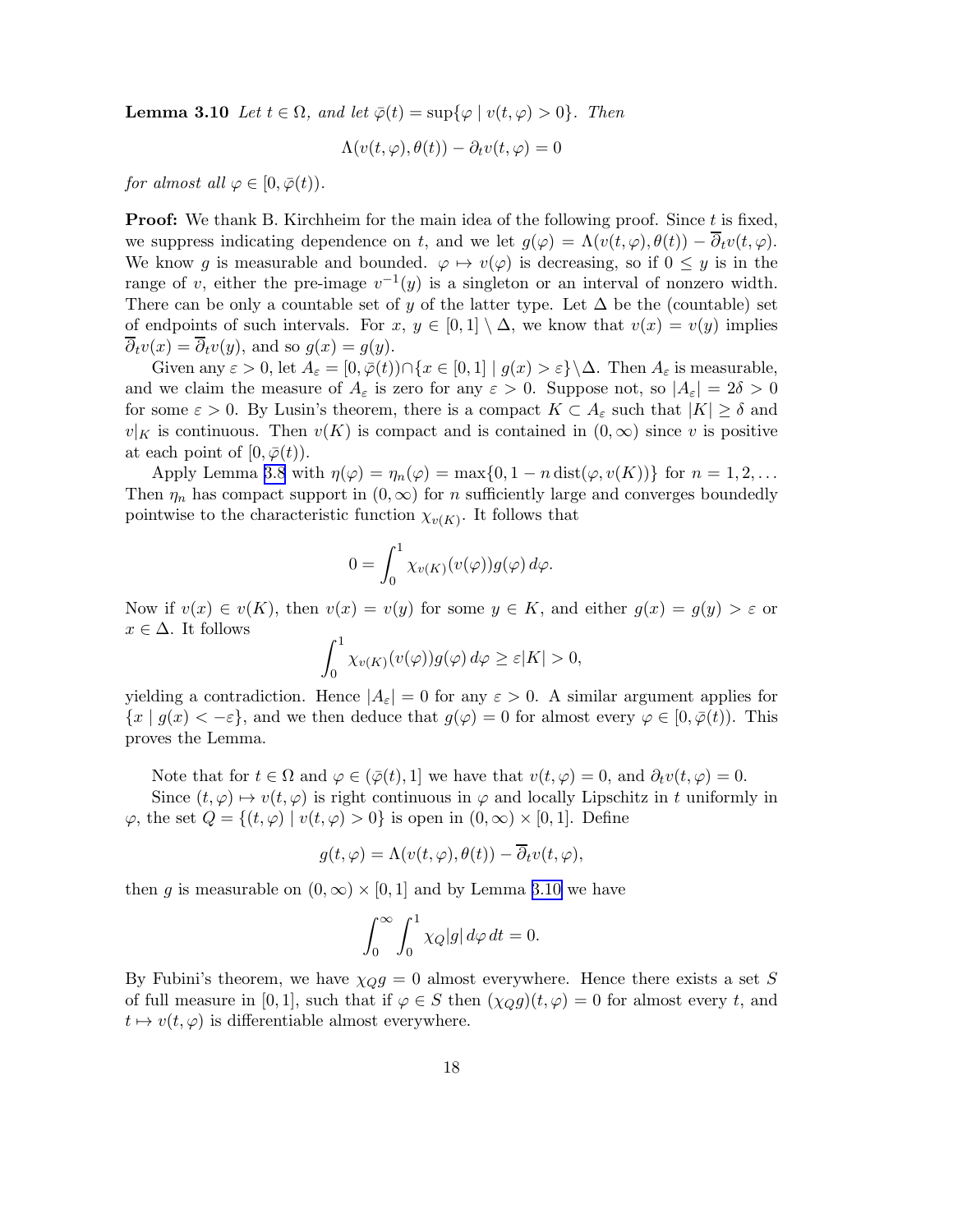<span id="page-18-0"></span>**Lemma 3.11** *If*  $\varphi \in S$  *and*  $v(t, \varphi) > 0$ *, then*  $v(s, \varphi) > 0$  *for all*  $s \in [0, t]$  *and* 

$$
v(t, \varphi) = v(0, \varphi) + \int_0^t \Lambda(v(s, \varphi), \theta(s)) ds.
$$
 (29)

**Proof:** For any  $t_1 \in (0, t)$ , if  $v(s, \varphi) > 0$  for all  $s \in [t_1, t]$  then since  $s \mapsto v(s, \varphi)$  is differentiable and  $g(s, \varphi) = 0$  almost everywhere in  $[t_1, t]$ , we have

$$
v(t,\varphi) = v(t_1,\varphi) + \int_{t_1}^t \Lambda(v(s,\varphi),\theta(s)) ds.
$$

We claim that the set  $\{t_1 \in [0, t) \mid v(s, \varphi) > 0 \text{ for all } s \in [t_1, t] \}$  has the infimum  $t_* = 0$ . Note that the set is nonempty by the continuity of  $s \mapsto v(s, \varphi)$ . Suppose the infimum  $t_*$ is positive. Then  $v(t_*, \varphi) = 0 < v(s, \varphi)$  for  $s \in (t_*, t]$ . We know that  $\theta(s)$  is bounded for  $s \in [0, t]$ , so for some sufficiently small  $h > 0$  it follows that  $\Lambda(v(s, \varphi), \theta(s)) < -1/2$  for  $t_* < s < t_* + h$ . Then we have

$$
0 < v(t_* + h, \varphi) = 0 + \int_{t_*}^{t_* + h} \Lambda(v(s, \varphi), \theta(s)) ds < -h/2,
$$

a contradiction. Hence our claim holds:  $v(s, F) > 0$  for all  $s \in [0, t]$ , and the formula asserted in the Lemma follows.

Now we can finish the proof of Proposition [3.6](#page-15-0). Suppose  $t > 0, \varphi \in [0, 1]$  are arbitrary and  $v(t, \varphi) > 0$ . Since  $v(t, \cdot)$  is right continuous and decreasing, there exists a sequence of numbers  $\varphi_n \in S$  such that  $\varphi_n > \varphi, \varphi_n \to \varphi$  as  $n \to \infty$  and  $v(t, \varphi_n) > 0$ . Using Lemma [3.11](#page-17-0) it follows that  $v(s, \varphi) > 0$  for all  $s \in [0, t]$  and

$$
v(t, \varphi) - v(0, \varphi) - \int_0^t \Lambda(v(s, \varphi), \theta(s)) ds
$$
  
= 
$$
\lim_{n \to \infty} \left( v(t, \varphi_n) - v(0, \varphi_n) - \int_0^t \Lambda(v(s, \varphi_n), \theta(s)) ds \right) = 0.
$$

This completes the proof of Proposition [3.6](#page-15-0).

The results asserted in Theorem [1.3](#page-3-0) now follow directly from Theorems [1.1](#page-2-0) and [1.2,](#page-2-0) with the help of Propositions [3.5](#page-14-0) and [3.6,](#page-15-0) Corollary [3.4,](#page-14-0) and equation  $(26)$ .

#### 4 A different conserved quantity

In the theory of Ostwald ripening, one also encounters an alternative to the condition that the total particle volume is conserved in time. If mass in the diffusion field is taken into account, one finds that a quantity of the form

$$
Q = a\theta(t) + \int_0^1 v(t, \varphi) d\varphi \tag{30}
$$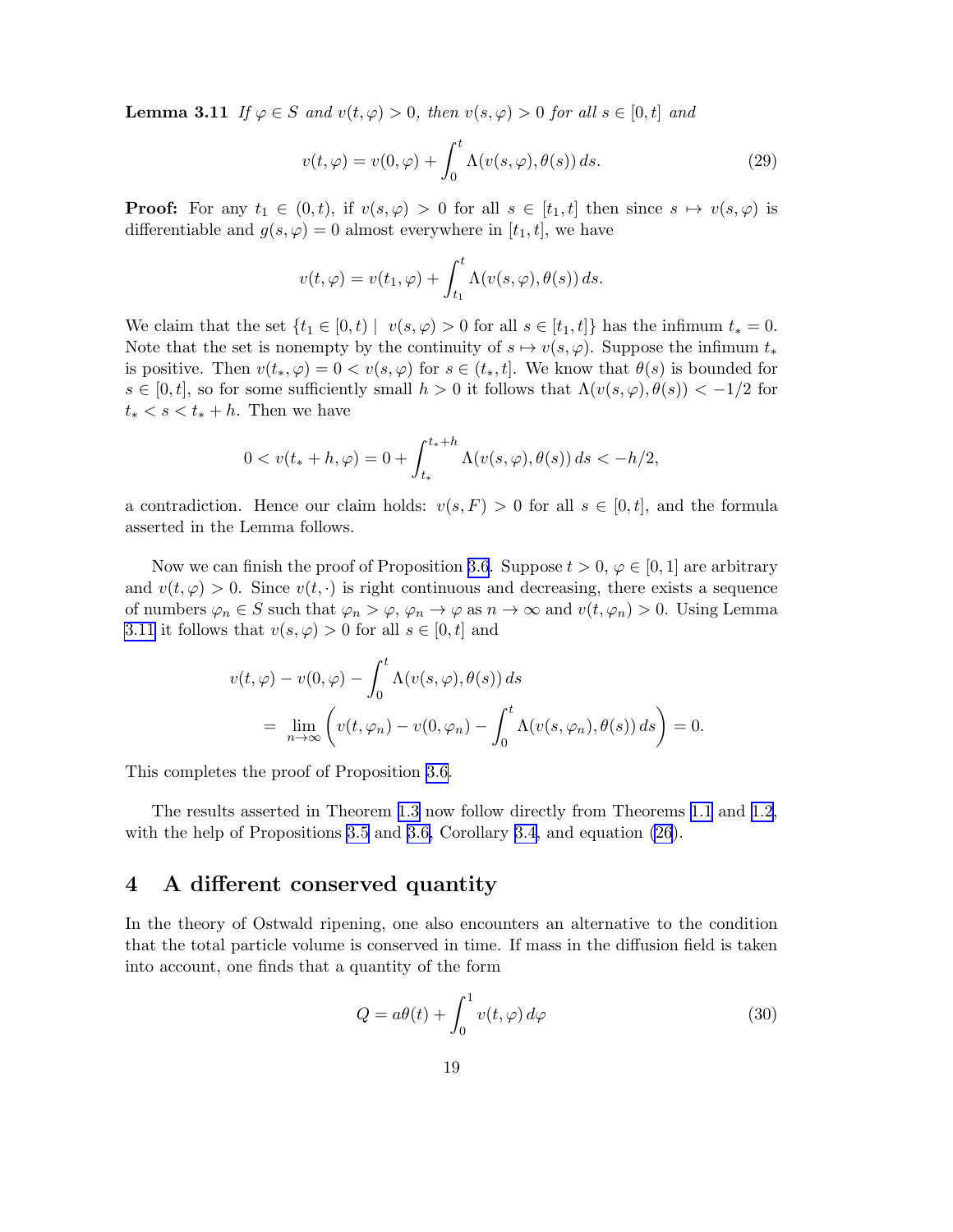is conserved instead, where  $a > 0$  is a constant.  $\theta(t)$  need no longer be positive.

In terms of the theory developed in this paper, the constraint [\(30](#page-18-0)) is simpler to deal with that the constraint of constant volume. One has the bound

$$
\theta(t) \le Q/a,
$$

and when comparing two solutions of [\(11\)](#page-5-0), one can use the arguments of Lemma [2.7](#page-7-0) and replace the use of Lemma [2.9](#page-8-0) by the simpler estimate

$$
|\theta_1(t) - \theta_2(t)| \le a^{-1} \|v_1(t, \cdot) - v_2(t, \cdot)\| + a^{-1} |Q_1 - Q_2|.
$$
 (31)

From the standard Gronwall's inequality, one easily deduces the a priori estimate asserted in the following result. The existence and uniqueness proofs go the same as in section 3.

**Theorem 4.1** Let  $v_0 \in red([0,1])$ ,  $Q \in \mathbb{R}$ . Then there exists a unique function  $v \in$  $C([0,\infty), red([0,1]))$  *such that, with*  $\theta(t)$  *determined by* [\(30](#page-18-0)), we have

$$
v(t,\varphi) = v_0(\varphi) + \int_0^t (v(s,\varphi)^{1/3}\theta(s) - 1) ds
$$

*whenever*  $v(t, \varphi) > 0$ .

 $Given T > 0, C_0 > 0, there exists a positive constant C such that, given two solutions$ *as above which also satisfy*  $\max(Q_1, Q_2) \leq C_0$ , then

$$
\sup_{0 \leq t \leq T} ||v_1(t, \cdot) - v_2(t, \cdot)|| \leq C \left( ||v_1(0, \cdot) - v_2(0, \cdot)|| + |Q_1 - Q_2|| \right).
$$

Using the correspondence  $v(t, \cdot) \mapsto \nu_t = \hat{\nu}(v(t, \cdot))$  and its inverse as in section 3, from Propositions [3.5](#page-14-0) and [3.6](#page-15-0) one may deduce directly the following corollary of Theorem 4.1.

**Theorem 4.2** *Given*  $\nu_0 \in \mathcal{P}_0$ ,  $Q \in \mathbb{R}$ *, there exists a unique map*  $t \mapsto \nu_t$  *that is locally Lipschitz from*  $[0, \infty)$  *into*  $\mathcal{P}_0$  *such that, with*  $\theta(t)$  *determined by the relation* 

$$
Q = a\theta(t) + \int_0^\infty v \, d\nu_t(v),
$$

*we have*

$$
\int_0^\infty \int_0^\infty \partial_t \zeta(t, v) + \Lambda(v, \theta(t)) \partial_v \zeta(t, v) \, d\nu_t(v) \, dt = 0
$$

*for all smooth*  $\zeta$ :  $(0,\infty) \times (0,\infty) \to \mathbb{R}$  *with compact support.* 

*Given any*  $T > 0$ ,  $C_0 > 0$ , there exists  $C > 0$  such that, if two such weak solutions  $\nu^{(1)}$ ,  $\nu^{(2)}$  are given, which satisfy  $\max(Q_1, Q_2) \leq C_0$ , then

$$
\sup_{0 \le t \le T} d_{\infty}(\nu_t^{(1)}, \nu_t^{(2)}) \le C\left(d_{\infty}(\nu_0^{(1)}, \nu_0^{(2)}) + |Q_1 - Q_2|\right).
$$

Acknowledgments. The authors gratefully acknowledge discussions with S. Müller, B. Kirchheim, F. Otto, S. Luckhaus, G. Friesecke, and R. Kohn. Part of this work was performed at the Max-Planck Institute for Mathematics in the Sciences in Leipzig. This work was partly supported by the National Science Foundation under grant DMS-9704924, and the Deutsche Forschungsgemeinschaft through the SFB 256.